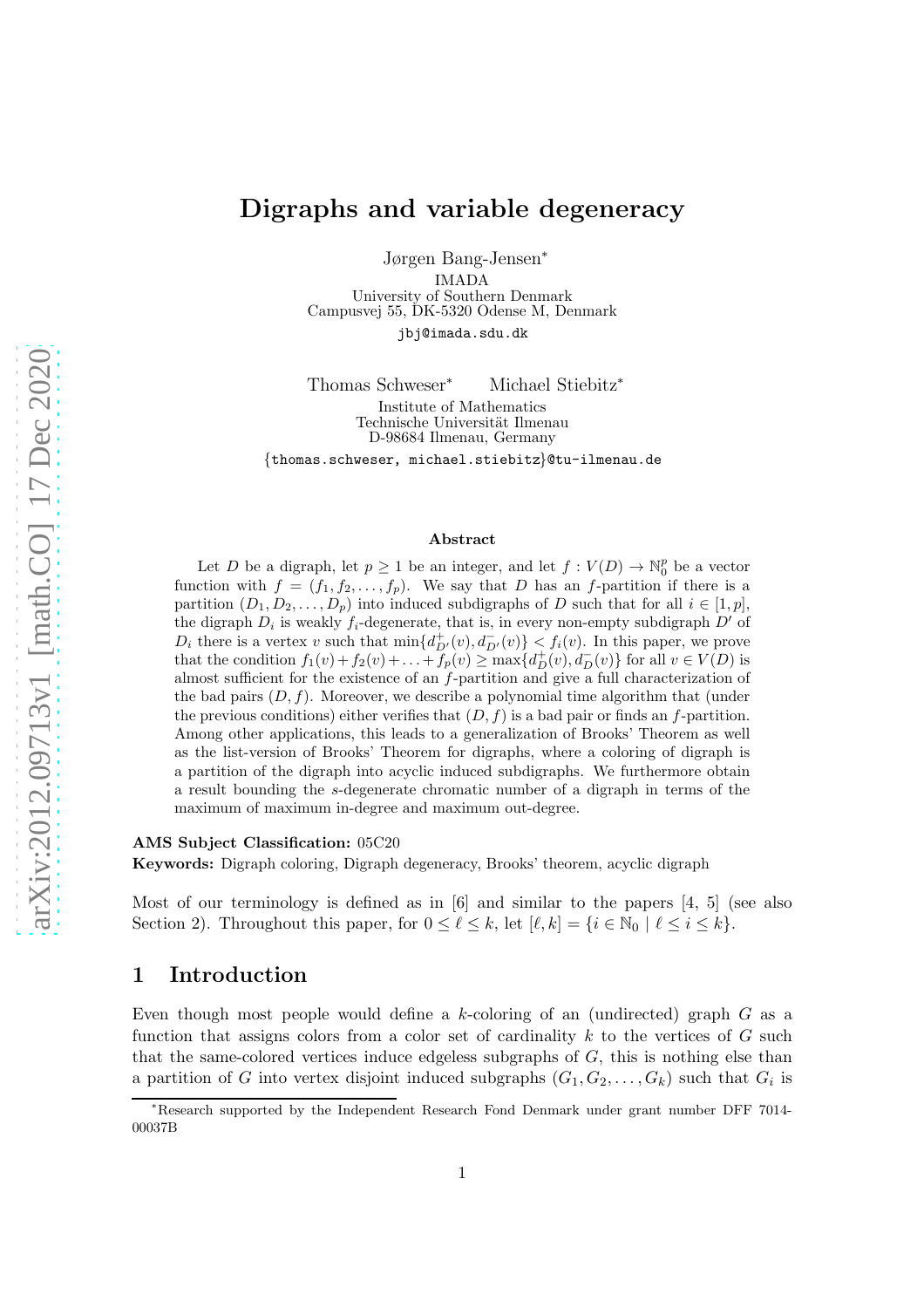edgeless for all  $i \in [1, k]$ . Naturally, both ways how to regard a coloring have their benefits. In this paper, we examine a more general approach regarding the latter definition that will allow us to obtain various well-known coloring results. But first of all, we need to clarify what digraph coloring refers to. A **coloring** and  $k$ -coloring of a digraph  $D$ is a function  $\varphi: V(D) \to [1, k]$  such that each color class  $\varphi^{-1}(i)$  induces an acyclic subdigraph of D, that is, a subdigraph that does not contain any directed cycle. The dichromatic number  $\overrightarrow{\chi}(D)$  of a digraph D is the least integer k such that D admits a kcoloring. This digraph coloring concept was originally introduced by Neumann-Lara [\[30\]](#page-17-0) in 1982; however, it took over twenty years until it was rediscovered by Mohar [\[27\]](#page-16-0) in 2003. Ever since, it has attracted much attention amongst graph theorists (see, e.g., [\[2,](#page-15-3) [3,](#page-15-4) [4,](#page-15-1) [5,](#page-15-2) [16,](#page-16-1) [17,](#page-16-2) [18,](#page-16-3) [19,](#page-16-4) [20,](#page-16-5) [22,](#page-16-6) [28,](#page-16-7) [29\]](#page-17-1)). Although this coloring concept might not seem intuitive at first sight, there are various factors stressing why it is especially reasonable. First of all, the dichromatic number of a bidirected graph and the chromatic number of its underlying (undirected) graph coincide. Consequently, many theorems on digraph coloring are generalizations of theorems on coloring of undirected graphs. Moreover, it has been shown that plenty of well-known theorems in graph coloring indeed have digraph counterparts. For example, Harutyunyan and Mohar [\[20\]](#page-16-5) proved that there exist digraphs D of maximum total degree  $\Delta$  and arbitrary large digirth such that  $\vec{\chi}(D) \geq \frac{c\Delta}{\log \Delta}$  for some constant c, thereby obtaining the analogue of a famous result of Bollobás  $[9]$ , respectively Kostochka and Mazurova [\[23\]](#page-16-9). Moreover, Andres and Hochstättler [\[1\]](#page-15-5) obtained the digraph analogue of Chudnovsky, Robertson, Seymour, and Thomas' celebrated Strong Perfect Graph Theorem [\[12\]](#page-16-10). In this paper, we will mainly focus on the analogue to Brooks' famous theorem [\[10\]](#page-16-11), which was discovered by Mohar in 2010 [\[29\]](#page-17-1). Note that, given a digraph D, its maximum out-degree (respectively in-degree) is denoted by  $\Delta^+(D)$  (respectively  $\Delta^{-}(D)$ ).

**Theorem 1 (Mohar, 2010)** Let D be a connected digraph. Then, D satisfies  $\vec{\chi}(D) \leq$  $\max{\{\Delta^{-}(D), \Delta^{+}(D)\}} + 1$  and equality holds if and only if D is

- (a) a directed cycle of length  $\geq 2$ , or
- (b) a bidirected cycle of odd length  $\geq 3$ , or
- (c) a bidirected complete graph. ⋄

In fact, it turns out that it is possible to obtain a choosability version of Brooks' Theorem for digraphs, *i.e.*, a version regarding list-colorings. Given a digraph  $D$ , a color set Γ, and a function  $L: V(D) \to 2^{\Gamma}$  (a so-called list-assignment), an L-coloring of D is a function  $\varphi: V(D) \to \Gamma$  such that  $\varphi(v) \in L(v)$  for all  $v \in V(D)$  and  $D[\varphi^{-1}(\alpha)]$ contains no directed cycle for each  $\alpha \in \Gamma$  (if such a coloring exists, we say that D is L-colorable). Harutyunyan and Mohar [\[19\]](#page-16-4) proved the following, thereby extending a well-known theorem of Erdős, Rubin and Taylor  $[14]$  for undirected graphs. Note that a block B of a digraph is a maximal connected subdigraph that does not contain a separating vertex, *i.e.*, the underlying graph  $G(B)$  of B is a block of the underlying graph  $G(D)$  of D. By  $\mathscr{B}(D)$  we denote the set of blocks of a digraph D. For  $v \in V(D)$ ,  $\mathscr{B}_v(D)$ denotes the set of blocks of  $D$  containing  $v$ .

<span id="page-1-0"></span>**Theorem 2 (Harutyunyan and Mohar, 2011)** Let D be a connected digraph, and let L be a list-assignment such that  $|L(v)| \ge \max\{d_D^+(v), d_D^-(v)\}\;$  for all  $v \in V(D)$ . Suppose that D is not L-colorable. Then, the following statements hold: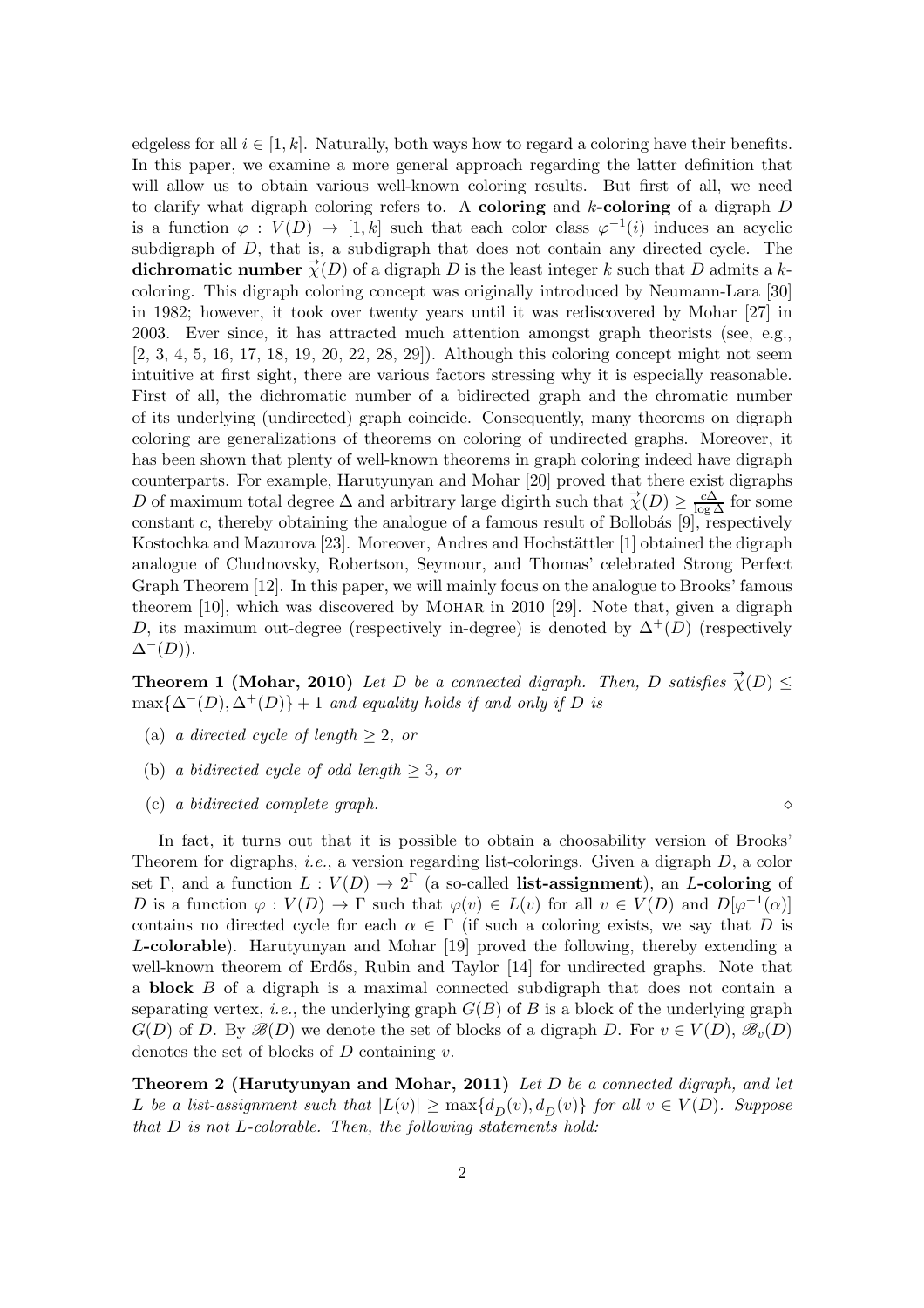- (a) D is Eulerian and  $|L(v)| = d_D^+(v) = d_D^-(v)$  for all  $v \in V(D)$ .
- (b) If  $B \in \mathcal{B}(D)$ , then B is either a directed cycle of length  $\geq 2$ , a bidirected complete *graph, or a bidirected cycle of odd length*  $> 5$ .
- (c) For each  $B \in \mathscr{B}(D)$  there is a set  $\Gamma_B$  of  $\Delta^+(B)$  colors such that for every  $v \in V(D)$ , the sets  $\Gamma_B$  with  $B \in \mathscr{B}_v(D)$  are pairwise disjoint and  $L(v) = \bigcup_{B \in \mathscr{B}_v(D)} \Gamma_B$ .  $\diamond$

In the present paper, we will obtain a generalization of the two previously mentioned results by examining degenerate digraphs. The concept of digraph degeneracy was introduced by Bokal et al. [\[7\]](#page-15-6) in 2004. Given a positive integer  $k$ , a digraph  $D$ is weakly k-degenerate if every non-empty subdigraph  $D'$  contains a vertex v with  $\min\{d^+_{D'}(v), d^-_{D'}(v)\} < k$ . As a consequence, a digraph is acyclic if and only if it is weakly 1-degenerate and so a coloring of a digraph coincides with a partition of the digraph into induced subdigraphs which all are weakly 1-degenerate. We shall extend this definition to the case of variable degeneracy, based on the model of Borodin, Kostochka, and Toft [\[8\]](#page-15-7) for undirected graphs. Let D be a digraph and let  $h: V(D) \to \mathbb{N}_0$  be a function. Then, D is weakly h-degenerate if every non-empty subdigraph  $D'$  contains a vertex v with  $\min\{d_{D'}^+(v), d_{D'}^-(v)\} < h(v)$ . Clearly, if  $h \equiv k$  is the constant function, then D is weakly h-degenerate if and only if  $D$  is weakly k-degenerate.

We will connect the concept of degeneracy with partitions of digraphs. A **parti**tion and p-partition of a digraph D is a sequence  $(D_1, D_2, \ldots, D_p)$  of pairwise disjoint induced subdigraphs of D such that  $V(D) = V(D_1) \cup V(D_2) \cup ... \cup V(D_p)$ . Now let  $f: V(D) \to \mathbb{N}_0^p$  $_0^p$  be a vector function. Then we denote by  $f_i$  the *i*-th coordinate of f, *i.e.*  $f = (f_1, f_2, \ldots, f_p)$ . Then, an f-**partition** of D is a p-partition  $(D_1, D_2, \ldots, D_p)$  of D such that  $D_i$  is weakly  $f_i$ -degenerate for  $i \in [1, p]$ . If D admits an f-partition, then we also say that  $D$  is  $f$ -partitionable. The main aim of this paper is to determine under which degree conditions  $D$  admits an f-partition. First of all, let us motivate why this is worthwhile considering. To this end, let  $D$  be a digraph and let  $L$  be a list-assignment for D. Moreover, let  $\Gamma = \bigcup_{v \in V(D)} L(D)$  be the set of all colors appearing in some list. By renaming the colors if necessary we may assume  $\Gamma = [1, p]$ . Let  $f: V(D) \to \mathbb{N}_0^p$  $\frac{p}{0}$  be the vector function with

$$
f_i(v) = \begin{cases} 1 \text{ if } i \in L(v), \text{ and} \\ 0 \text{ if } i \notin L(v) \end{cases}
$$

<span id="page-2-0"></span>for  $i \in [1, p]$  (see also Figure [1\)](#page-2-0).



Figure 1: Transforming a list-assignment into a vector function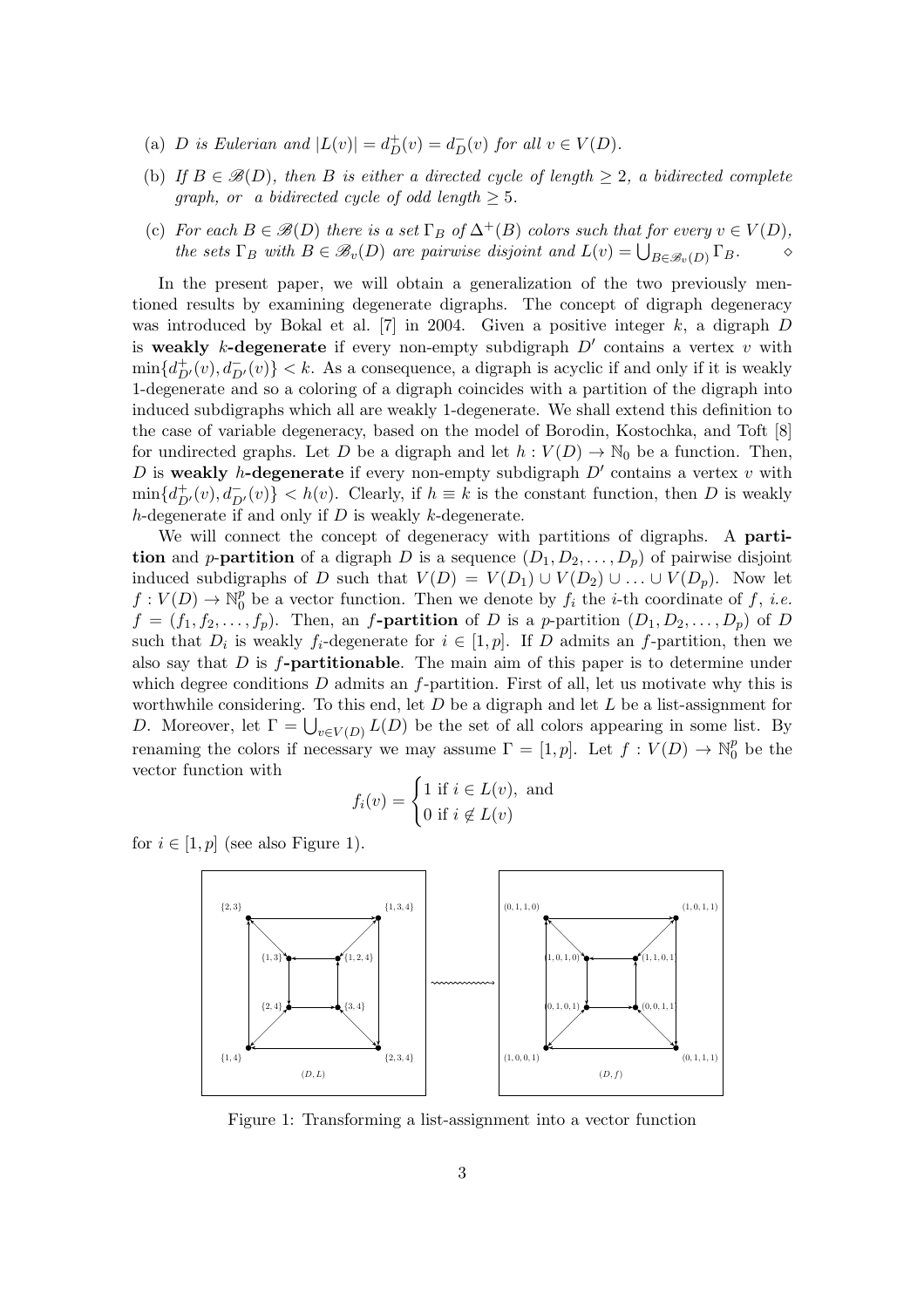If D is L-colorable, then it easy to confirm that the partition  $(D_1, D_2, \ldots, D_p)$  of D where  $D_i$  is the subdigraph of D induced by vertices of color i is indeed an f-partition of D. Conversely, if D has an f-partition  $(D_1, D_2, \ldots, D_p)$ , then setting  $\varphi(v) = i$  if  $v \in V(D_i)$ leads to an  $L$ -coloring of  $D$ . Hence,  $D$  is  $L$ -colorable if and only if  $D$  has an f-partition and so the task of finding an f-partition generalizes the usual list-coloring problem (and, of course, the usual coloring problem, too).

Since deciding whether the dichromatic number is at most two is already NP-hard (see  $[7]$ ), it is pointless to try to determine whether a digraph D is f-partitionable in general. Instead, we need to find a reasonable condition for the function  $f$  that would allow a digraph satisfying this condition to be  $f$ -partitionable. Note that in the above transformation, it follows from the definition of  $f$  that

$$
|L(v)| = f_1(v) + f_2(v) + \ldots + f_p(v)
$$

for all  $v \in V(D)$ . Thus, Theorem [2](#page-1-0) suggests that

$$
f_1(v) + f_2(v) + \ldots + f_p(v) \ge \max\{d^+_D(v), d^-_D(v)\}
$$

for all  $v \in V(D)$  might be the right condition to investigate. Indeed, we will prove that this condition is always sufficient for the existence of an  $f$ -partition, unless  $(D, f)$  belongs to the following, recursively defined class of configurations. Clearly,  $D$  admits an  $f$ -partition if and only if each connected component of  $D$  has one and, hence, it suffices to examine connected digraphs.

Let D be a connected digraph, let  $p \geq 1$ , and let  $f: V(D) \to \mathbb{N}_0^p$  $_0^p$  be a vector function. We say that  $(D, f)$  is a **hard pair** and that D is f-hard if one of the following four conditions hold.

(H1) D is a block, D is Eulerian, and there exists an index  $j \in [1, p]$  such that

$$
f_i(v) = \begin{cases} d_D^+(v) = d_D^-(v) & \text{if } i = j, and \\ 0 & \text{otherwise} \end{cases}
$$

for all  $i \in [1, p]$  and for each  $v \in V(D)$ . In this case, we say that  $(D, f)$  is a hard pair of type (M).

(H2) D is a bidirected complete graph and there are integers  $n_1, n_2, \ldots, n_p \geq 0$  with at least two  $n_i$  different from zero such that  $n_1 + n_2 + \ldots + n_p = |D| - 1$  and that

$$
f(v) = (n_1, n_2, ..., n_p)
$$
 for all  $v \in V(D)$ .

In this case, we say that  $(D, f)$  is a hard pair of type  $(K)$ .

(H3) D is a bidirected cycle of odd length and there are two indices  $k \neq \ell$  from the set  $[1, p]$  such that

$$
f_i(v) = \begin{cases} 1 & \text{if } i \in \{k, \ell\}, and \\ 0 & \text{otherwise} \end{cases}
$$

for all  $i \in [1, p]$  and for each  $v \in V(D)$ . In this case, we say that  $(D, f)$  is a hard pair of type (C).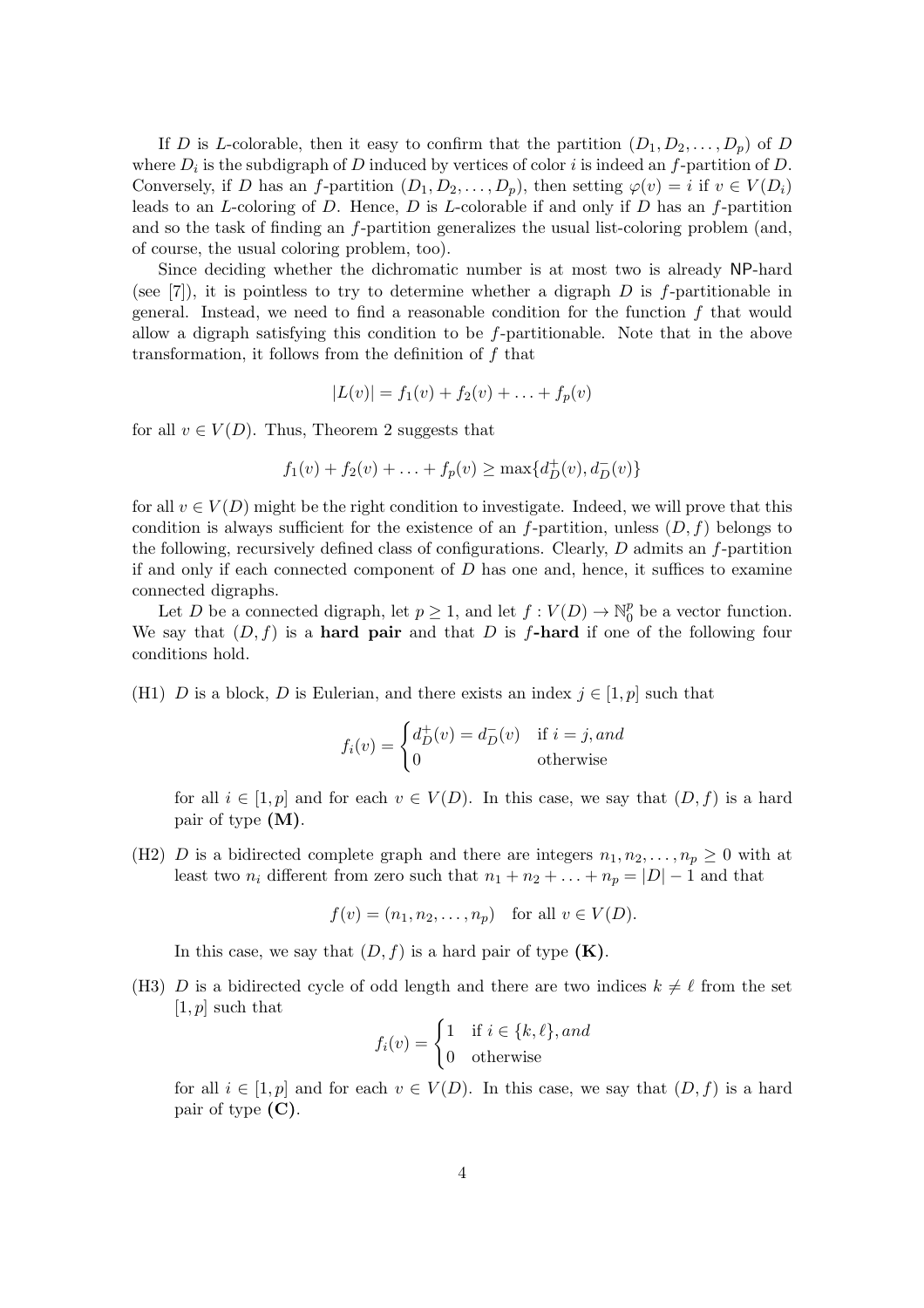(H4) There are two hard pairs  $(D^1, f^1)$  and  $(D^2, f^2)$  with  $f^j: V(D^j) \to \mathbb{N}_0^p$  $_{0}^{p}$  for  $j \in \{1,2\}$ such that D is obtained from  $D^1$  and  $D^2$  by identifying two vertices  $v^1 \in V(D^1)$  and  $v^2 \in V(D^2)$  to a new vertex v. Furthermore, for  $w \in V(D)$ , it holds that

$$
f(w) = \begin{cases} f^{1}(w) & \text{if } w \in V(D^{1}) \setminus \{v^{1}\}, \\ f^{2}(w) & \text{if } w \in V(D^{2}) \setminus \{v^{2}\}, \\ f^{1}(v^{1}) + f^{2}(v^{2}) & \text{if } w = v. \end{cases}
$$

In this case we say that  $(D, f)$  is obtained from  $(D^1, f^1)$  and  $(D^2, f^2)$  by **merging**  $v^1$  and  $v^2$  to v.

<span id="page-4-2"></span>In order to develop a better feeling of how hard pairs may look like, we refer the reader to Figure [2.](#page-4-1) The main result of this paper is the following.

**Theorem 3** Let D be a connected digraph, let  $p \ge 1$  be an integer, and let  $f: V(D) \to \mathbb{N}_0^p$  $\boldsymbol{0}$ be a vector function such that  $f_1(v) + f_2(v) + \ldots + f_p(v) \ge \max\{d^+_D(v), d^-_D(v)\}\;$  for all  $v \in V(D)$ . Then, D is not f-partitionable if and only if  $(D, f)$  is a hard pair.

<span id="page-4-1"></span>

Figure 2: Examples of hard pairs

## <span id="page-4-0"></span>2 Basic Terminology

Let  $D = (V(D), A(D))$  be a digraph, where  $V(D)$  is the set of vertices of D and  $A(D)$  is the set of arcs of D. The order  $|D|$  of D is the size of  $V(D)$ . The digraphs in this paper do not have loops nor parallel arcs; however, there may be two arcs in opposite directions between two vertices (in this case we say that the arcs are opposite). We denote by uv the arc whose **initial vertex** is u and whose **terminal vertex** is v. Two vertices  $u, v$ are adjacent if at least one of uv and vu belongs to  $A(D)$ . If u and v are adjacent, we also say that u is a **neighbor** of v and vice versa. If  $uv \in A(D)$ , then v is called an out-neighbor of  $u$  and  $u$  is called an in-neighbor of  $v$ . Given a digraph  $D$  and a vertex set X, we denote by  $D[X]$  the subdigraph of D **induced** by the vertex set X, that is,  $V(D[X]) = X$  and  $A(D[X]) = \{uv \in A(D) \mid u, v \in X\}$ . A digraph D' is said to be an induced subdigraph of D if  $D' = D[V(D')]$ . As usual, if X is a subset of  $V(D)$ , we define  $D - X = D[V(D) \setminus X]$ . If  $X = \{v\}$  is a singleton, we use  $D - v$  rather than  $D - \{v\}$ . The **out-degree** of a vertex  $v \in V(D)$ , denoted  $d^+_{D}(v)$ , is the number of arcs whose inital vertex is v. Similarly, the **in-degree** of v, denoted  $d_D^-(v)$  is number of arcs whose terminal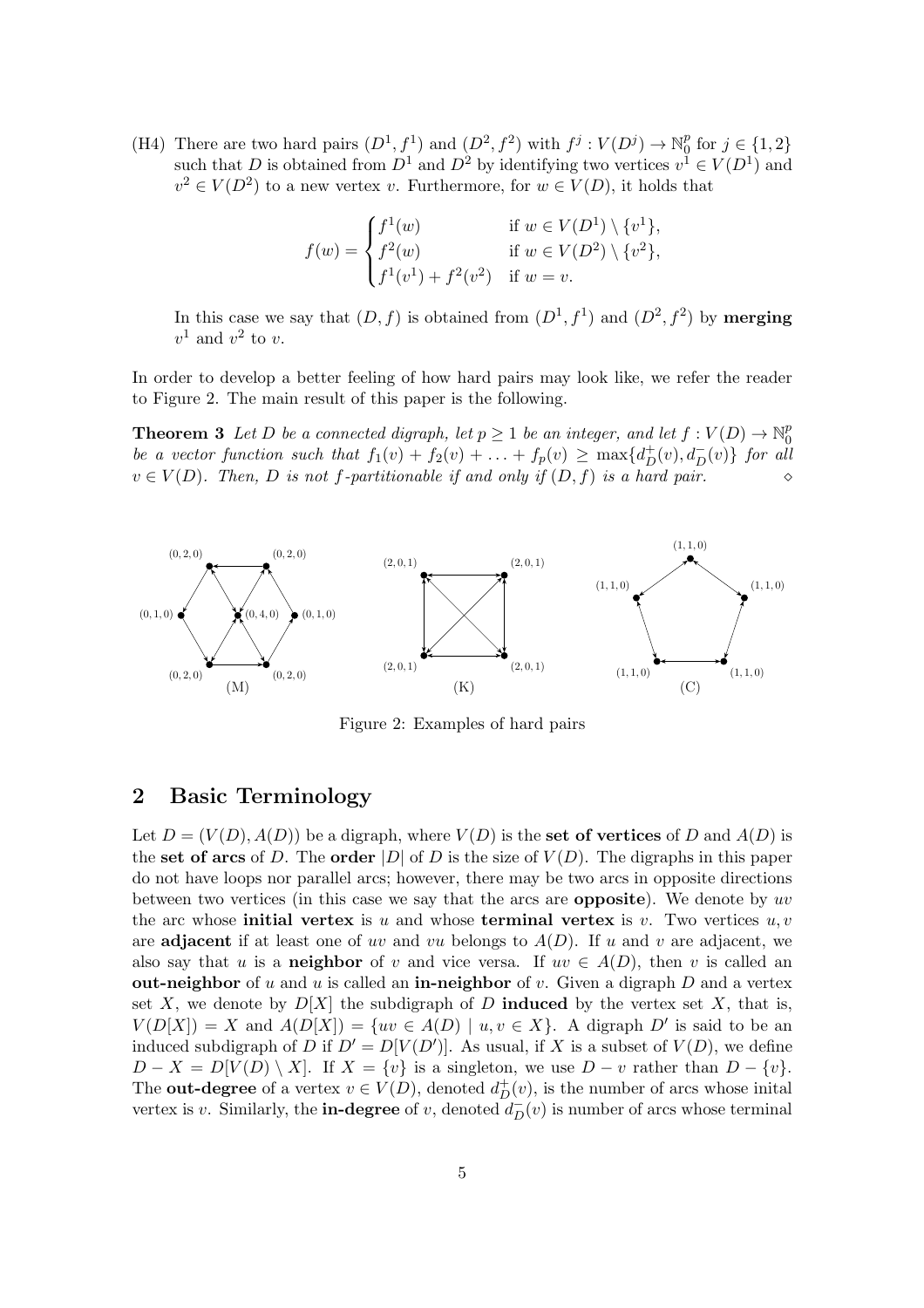vertex is v. A vertex  $v \in V(D)$  is **Eulerian** if  $d^+_D(v) = d^-_D(v)$ . Moreover, the digraph D is **Eulerian** if every vertex of  $D$  is Eulerian.

The **underlying** graph  $G(D)$  of D is the simple undirected graph with  $V(G(D))$  =  $V(D)$  and  $\{u, v\} \in E(G(D))$  if and only if at least one of uv and vu belongs to  $A(D)$ . component of a digraph  $D$  is a connected component of  $G(D)$  and  $D$  is **connected** if it has precisely one component. A **separating vertex** of a connected digraph  $D$  is a vertex  $v \in V(D)$  such that  $D - v$  is not connected. Furthermore, a **block** of D is a maximal subdigraph D' of D such that D' has no separating vertex. By  $\mathscr{B}(D)$ , we denote the set of blocks of D. Moreover, if  $v \in V(D)$ , we denote by  $\mathscr{B}_v(D)$  the set of blocks of D containing v. A **bidirected** graph is a digraph that can be obtained from an undirected (simple) graph G by replacing each edge by two opposite arcs, we denote it by  $D(G)$ .

## 3 Proof of the main result

In order to prove Theorem [3,](#page-4-2) we need two classic results for undirected graphs. The first one is an easy consequence of Menger's Theorem and usually referred to as the Fan Lemma (see, e.g. [\[13,](#page-16-13) Corollary 3.3.4]). The second lemma is due to Gallai [\[15,](#page-16-14) Satz 1.9]. Recall that a **chord** of a cycle C in an undirected graph G is an edge of G between vertices of C that does not belong to the edges of C.

<span id="page-5-1"></span>**Lemma 4 (The Fan Lemma)** Let G be a k-connected graph, let  $v \in V(G)$ , and let  $X \subseteq V(G) \setminus \{v\}$  be a set of cardinality at least k. Then, there are k paths from v to vertices of  $X$  whose only common vertex is  $v$  and whose only intersection with  $X$  are the  $r$ espective end-vertices.  $\Diamond$ 

<span id="page-5-2"></span>**Lemma 5 (Gallai, 1963)** If G is a graph in which each even cycle has at least two chords, then every block of G is a complete graph or an odd cycle.  $\Diamond$ 

The proof of Theorem [3](#page-4-2) is divided into two parts. In the first part, we obtain some properties of hard pairs and prove that hard pairs are not f-partitionable. The proof of the next proposition follows easily from the definition of hard pair and can be done via induction on the number of blocks of D.

<span id="page-5-3"></span>**Proposition 6** Let D be a connected digraph, let  $p \geq 1$ , and let  $f: V(D) \to \mathbb{N}_0^p$  $^p_{0}$  be a vector function such that D is f-hard. Then, for each  $B \in \mathcal{B}(D)$  there is a uniquely determined function  $f_B: V(B) \to \mathbb{N}_0^p$  $_0^p$  such that the following statements hold:

- (a)  $(B, f_B)$  is a hard pair of type  $(M)$ ,  $(K)$ , or  $(C)$ .
- (b)  $f(v) = \sum_{B \in \mathscr{B}_v(H)} f_B(v)$  for all  $v \in V(D)$ . In particular,  $f_B(v) = f(v)$  for all  $non-separating \ vertices \ v \ of \ D \ belonging \ to \ B.$

<span id="page-5-0"></span>**Proposition 7** Let D be a connected digraph, and let  $f: V(D) \to \mathbb{N}_0^p$  $\begin{smallmatrix} p & 0 \ 0 & b e & a \ vector \ function \end{smallmatrix}$ with  $p \geq 1$ . If  $(D, f)$  is a hard pair, then the following statements hold:

- (a)  $f_1(v) + f_2(v) + \ldots + f_p(v) = d_D^+(v) = d_D^-(v)$  for all  $v \in V(D)$ . As a consequence, D is Eulerian.
- (b) D is not f-partitionable.  $\Diamond$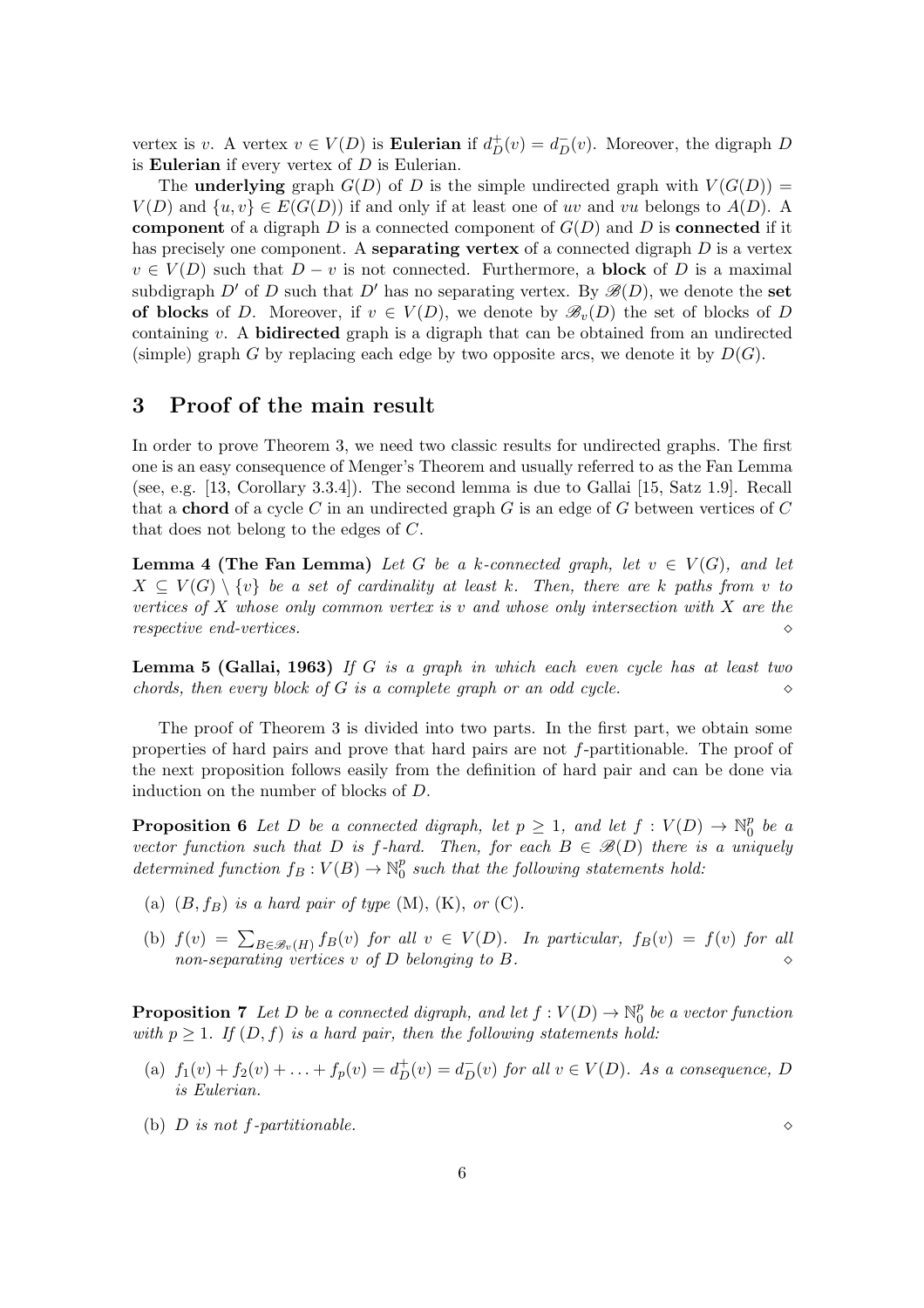Proof: Statement (a) follows from an easy induction on the number of blocks of D. Furthermore, if D is a block, then  $(D, f)$  is of type  $(M)$ ,  $(K)$ , or  $(C)$  and it is an easy exercise to check that  $D$  is indeed not f-partitionable. To show the reader how it may be done, suppose that  $(D, f)$  is of type  $(K)$ , *i.e.*,  $D = D(K_n)$  and there are integers  $n_1, n_2, \ldots, n_p \geq 0$  with at least two  $n_i$  different from zero such that  $n_1+n_2+\ldots+n_p = n-1$ and that  $f(v) = (n_1, n_2, \ldots, n_p)$  for all  $v \in V(D)$ . As D is a bidirected complete graph, an induced subdigraph  $D_i$  of D is weakly  $f_i$ -degenerate if and only if  $|D_i| \leq n_i$ . Consequently, if there exists an f-partition  $(D_1, D_2, \ldots, D_p)$ , we have

$$
n = |D| = |D_1| + |D_2| + \ldots + |D_p| \le n_1 + n_2 + \ldots + n_p = n - 1,
$$

which is impossible. This shows that  $(D, f)$  is not of type  $(K)$ .

Now assume that D is not a block and let  $(D, f)$  be a minimal counter-example, *i.e.*,  $(D, f)$  is a hard pair, D admits an f-partition, and  $|D|$  is minimum with respect to the previous two conditions. As  $D$  is not a block it follows with  $(H4)$  that there are two hard pairs  $(D^1, f^1)$  and  $(D^2, f^2)$  with  $|D^j| < |D|$  for  $j \in \{1, 2\}$  such that  $(D, f)$  is obtained from  $(D^1, f^1)$  and  $(D^2, f^2)$  by merging vertices  $v^j \in V(D^j)$  to a new vertex v. For the sake of readability, we use v below for  $v^1 = v^2 = v$ . By the choice of  $(D, f)$ , the digraph  $D^j$  is not f<sup>j</sup>-partitionable for  $j \in \{1,2\}$ . Now let  $(D_1, D_2, \ldots, D_p)$  be an f-partition of D and let  $D_i^j = D^j \cap D_i$  for  $j \in \{1,2\}$  and  $i \in [1,p]$ . By symmetry, we may assume that  $v \in V(D_1)$ . Then,  $D_i^j$  $i$  is strictly  $f_i^j$ <sup>j</sup>-degenerate for all  $i \in [2, p]$  and  $j \in \{1, 2\}$  (as  $D_i^j \subseteq D_i$ and  $f_i^j$  $f_i^j(w) = f_i(w)$  for all  $w \in V(D_i^j)$  $j$ ). As  $D^j$  is not  $f^j$ -partitionable, it follows that  $D_1^j$  $\frac{J}{1}$  is not  $f_1^j$ <sup>j</sup>-partitionable for  $j \in \{1,2\}$  and so there are non-empty subdigraphs  $\tilde{D}^j \subseteq D_1^j$  with  $\min\{d^+_{\tilde D^j}(w), d^-_{\tilde D^j}(w)\}\geq f_1^j$  $j(w)$  for all  $w \in V(\tilde{D}^j)$ . Let  $\tilde{D} = \tilde{D}^1 \cup \tilde{D}^2$ . If  $v \notin \tilde{D}$ , then  $\tilde{D}$  is the disjoint union of  $\tilde{D}^1$  and  $\tilde{D}^2$  and we clearly have  $\min\{d_{\tilde{D}}^+(w), d_{\tilde{D}}^-(w)\}\geq f_1(w)$  for all  $w \in V(\tilde{D})$ . If  $v \in \tilde{D}$ , we obtain that

$$
f_1(v) = f_1^1(v) + f_1^2(v) \le \min\{d_{\tilde{D}^1}^+(v), d_{\tilde{D}^1}^-(v)\} + \min\{d_{\tilde{D}^2}^+(v), d_{\tilde{D}^2}^-(v)\} \le \min\{d_{\tilde{D}}^+(v), d_{\tilde{D}}^-(v)\}.
$$

Consequently,  $\tilde{D}$  is a subdigraph of  $D_1$  with  $\min\{d^+_{\tilde{D}}(w), d^-_{\tilde{D}}(w)\}\geq f_1(w)$  for all  $w \in V(\tilde{D})$ and so  $D_1$  is not weakly  $f_1$ -degenerate, contradicting the assumption that  $(D_1, D_2, \ldots, D_p)$ is an f-partition of D.

<span id="page-6-0"></span>Thus, the "if"-direction of Theorem [3](#page-4-2) is proved. The hard part, i.e., the "only if" direction, is covered in the next theorem.

**Theorem 8** Let D be a connected digraph, let  $p \ge 1$  be an integer, and let  $f: V(D) \to \mathbb{N}_0^p$  $\boldsymbol{0}$ be a vector function such that  $f_1(v) + f_2(v) + \ldots + f_p(v) \ge \max\{d^+_D(v), d^-_D(v)\}\;$  for all  $v \in V(D)$ . If D is not f-partitionable, then  $(D, f)$  is a hard pair.

**Proof:** The proof is by reductio ad absurdum. So let  $(D, f)$  be a smallest counterexample, that is,

- (1)  $f_1(v) + f_2(v) + \ldots + f_p(v) \ge \max\{d_D^+(v), d_D^-(v)\}\$ for all  $v \in V(D)$ ,
- (2)  $D$  is not f-partitionable,
- $(3)$   $(D, f)$  is not a hard pair, and
- (4) |D| is minimum subject to  $(1),(2)$ , and  $(3)$ .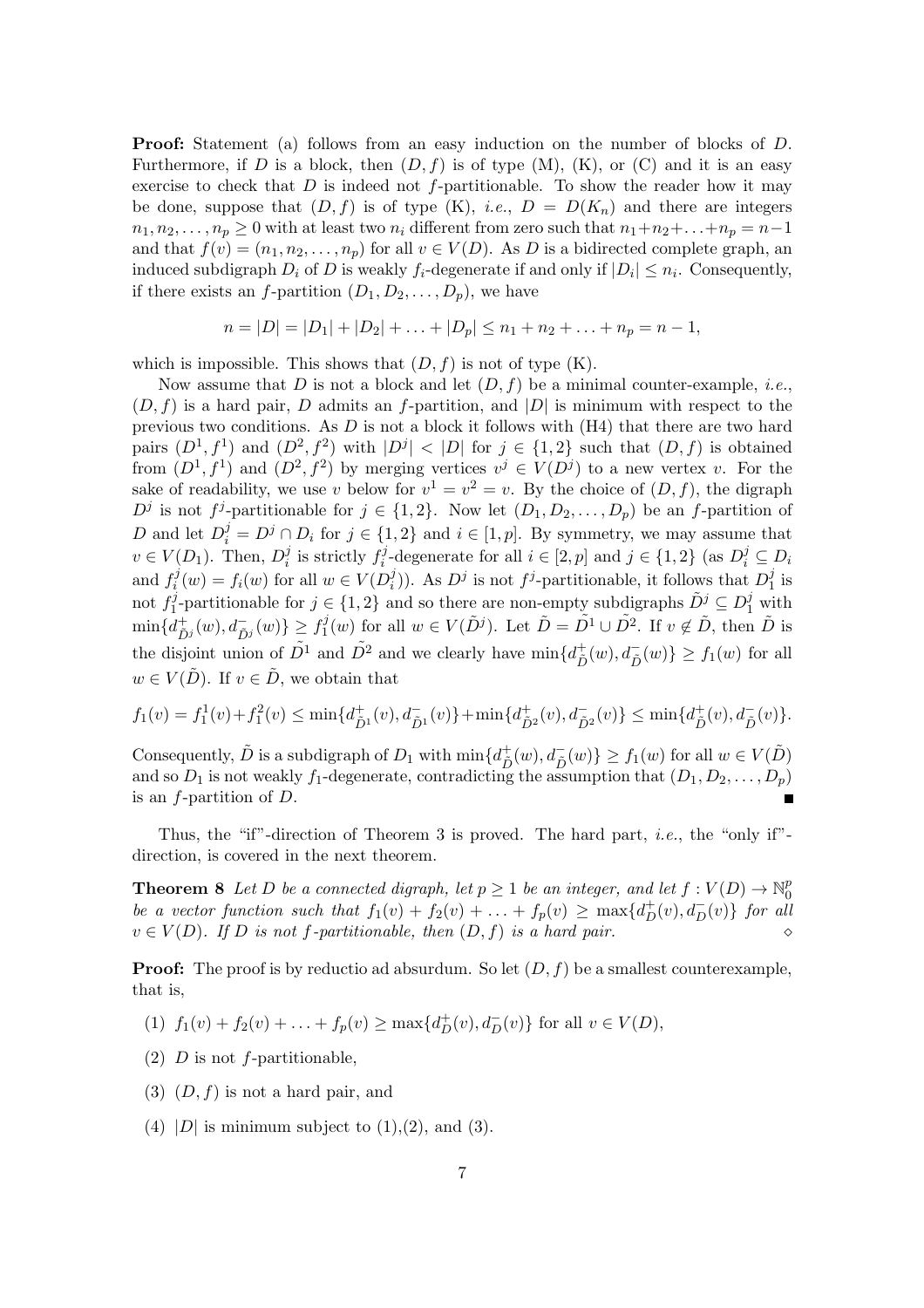In order to derive a contradiction, we establish a sequence of eight claims.

Claim 1 D − v is f-partitionable for every v ∈ V (D). ⋄

**Proof :** Suppose that  $D - v$  is not f-partitionable for some  $v \in V(D)$ . Then there is a component D' of  $D - v$  such that D' is not f-partitionable and so  $(D', f)$  is a hard pair (by (4)). As D is connected, there is a neighbor u of v in  $D'$ . Since  $(D', f)$  is a hard pair, Proposition [7\(](#page-5-0)a) implies that  $f_1(u) + f_2(u) + \ldots + f_p(u) = d_{D'}^+(u) = d_{D'}^-(u)$ . As D contains at least one of the arcs  $vu$  and  $uv$ , we conclude that

<span id="page-7-1"></span><span id="page-7-0"></span>
$$
f_1(u) + f_2(u) + \ldots + f_p(u) = d_{D'}^+(u) = d_{D'}^-(u) < \max\{d_D^+(u), d_D^-(u)\},
$$

contradicting (1).  $\Box$ 

The next claim is central for the proof of Theorem [8.](#page-6-0) Casually speaking, it says that not only is D Eulerian and in- and out-degree of each vertex coincides with the sum of its f-values, but also, given a fixed vertex v and an f-partition  $(D_1, D_2, \ldots, D_p)$  of  $D - v$ , the component of each  $D_i + v$  containing v is Eulerian, too, and the respective degrees coincide with the  $f_i$ -values.

**Claim 2** Let  $v \in V(D)$  be an arbitrary vertex, let  $(D_1, D_2, \ldots, D_p)$  be an f-partition of  $D - v$ , and let  $i \in [1, p]$ . Then, the following hold:

- (a)  $d_{D_i+v}^+(v) = d_{D_i+v}^-(v) = f_i(v)$ .
- (b)  $f_1(v) + f_2(v) + ... + f_p(v) = d_D^+(v) = d_D^-(v)$ . As a consequence, D is Eulerian.
- (c) Let u be a neighbor of v in  $D_i$ . Then, the sequence  $(D'_1, D'_2, \ldots, D'_p)$  with  $D'_i =$  $(D_i + v) - u$  and  $D'_j = D_j$  for  $j \neq i$  is an f-partition of  $D - u$ .
- (d) The component D' of  $D_i+v$  that contains v is Eulerian and  $d^+_{D'}(w) = d^-_{D'}(w) = f_i(w)$ for all  $w \in V(D')$ . ).  $\Diamond$

**Proof :** Let  $i \in [1, p]$  be arbitrary. As D is not f-partitionable, the digraph  $D_i$  + v is not weakly  $f_i$ -degenerate. Thus, there is a subdigraph  $D''$  of  $D_i + v$  such that  $\min\{d_{D''}^+(w), d_{D''}^-(w)\}\geq f_i(w)$  for all  $w \in V(D'')$ . Clearly,  $D''$  must contain v (as  $D_i$ is weakly  $f_i$ -degenerate) and so

$$
f_i(v) \leq \min\{d_{D''}^+(v), d_{D''}^-(v)\} \leq \min\{d_{D_i+v}^+(v), d_{D_i+v}^-(v)\}.
$$

Since i was chosen arbitrarily, we conclude that

$$
\sum_{i \in [1,p]} f_i(v) \le \sum_{i \in [1,p]} \min\{d_{D_i+v}^+(v), d_{D_i+v}^-(v)\} \le \min\{d_D^+(v), d_D^-(v)\} \le \max\{d_D^+(v), d_D^-(v)\} \le \sum_{i \in [1,p]} f_i(v)
$$

and so we have equality everywhere. Thus, (a) and (b) hold.

For the proof of (c) and (d), let D' be the component of  $D_i + v$  containing v, and let u be a neighbor of v in  $D_i + v$  and therefore in  $D'$  (if such a vertex does not exist, then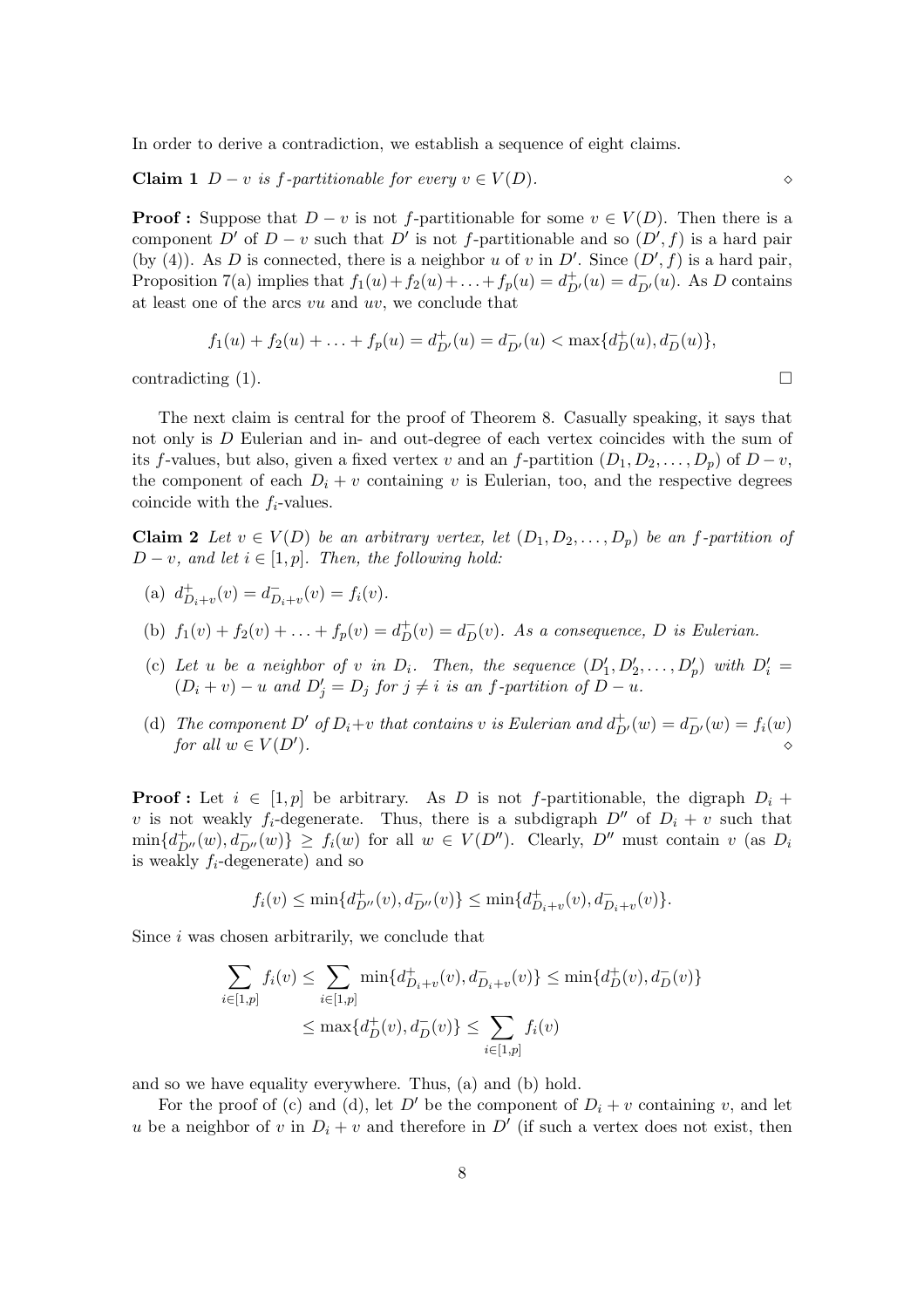D' consists only of v, and by (a)  $f_i(v) = 0 = d_{D_i+v}^+(v) = d_{D_i+v}^-(v)$ ; so there is nothing to prove). Again, let  $D''$  be the subdigraph of  $D_i + v$  with  $\min\{d_{D''}^+(w), d_{D''}^-(w)\} \ge f_i(w)$  for all  $w \in V(D'')$ . By (a),

$$
f_i(v) = d_{D_i+v}^+(v) = d_{D_i+v}^-(v) \ge \max\{d_{D''}^+(v), d_{D''}^-(v)\} \ge f_i(v),
$$

implying that the digraph  $D''$  must contain all neighbors of v in  $D'$  and, in particular, D'' contains u. Consequently,  $(D_i + v) - u$  is weakly  $f_i$ -degenerate (as D'' was chosen arbitrarily and so any "bad" subdigraph must contain u) and, hence,  $(D'_1, D'_2, \ldots, D'_p)$ with  $D'_i = (D_i + v) - u$  and  $D'_j = D_j$  for  $j \neq i$  is an f-partition of  $D - u$ , which proves (c). Clearly, the component of  $D_i^{\prime} + u$  containing u is still  $D'$  and so applying statement (a) to the vertex u and the partition  $(D'_1, D'_2, \ldots, D'_p)$  leads to  $d^+_{D_i+v}(u) = d^-_{D_i+v}(u) = f_i(u)$ (as  $D_i + v = D'_i + u$ ). Note that if z is a neighbor of u in D' we can swap u and z, i.e., regard the f-partition  $(D''_1, D''_2, \ldots, D''_p)$  with  $D''_i = (D'_i + u) - z$  and  $D''_j = D'_j = D_j$  for  $j \neq i$ , and obtain the same conclusion for z. By repeating this procedure, we eventually reach every vertex of  $D'$  and so (d) follows.

### <span id="page-8-2"></span>**Claim 3** D is a block.  $\diamond$

<span id="page-8-0"></span>

**Proof :** Suppose, to the contrary, that D is the union of two induced subdigraphs  $D^1$  and  $D^2$  with  $V(D^1) \cap V(D^2) = \{v\}$  and  $|D^j| < |D|$  for  $j \in \{1, 2\}$ . We will model two functions  $f^1$  and  $f^2$  such that  $(D^1, f^1)$  and  $(D^2, f^2)$  are hard pairs and  $(D, f)$  is obtained from the two hard pairs via the merging operation, thereby giving us the desired contradiction. To this end, let  $(D_1, D_2, \ldots, D_p)$  be an f-partition of  $D - v$  and, for  $i \in [1, p]$  and  $j \in \{1, 2\}$ , let  $D_i^j = D_i \cap D^j$ . Clearly, the digraphs  $D_i^1$  and  $D_i^2$  are disjoint for all  $i \in [1, p]$ . Now let  $i \in [1, p]$  and let D' be the component of  $D_i + v$  containing v. Then,

$$
D' = (D' \cap (D_i^1 + v)) \cup (D' \cap (D_i^2 + v)).
$$

Note that  $(D' \cap (D_i^1 + v))$  and  $(D' \cap (D_i^2 + v))$  have only v in common and that there are no arcs between vertices of  $D_i^1$  and  $D_i^2$ . By Claim [2\(](#page-7-0)d), we have  $d_{D'}^+(w) = d_{D'}^-(w) = f_i(w)$ for all  $w \in V(D')$ . Thus, it follows from the above observation that

$$
f_i(w) = d_{D'}^+(w) = d_{D'}^-(w) = d_{(D' \cap (D_i^j + v))}^+(w) = d_{(D' \cap (D_i^j + v))}^-(w)
$$

for  $j \in \{1,2\}$  and all  $w \in V(D_i^j)$ <sup>j</sup><sub>i</sub>). Consequently, all vertices from  $D' \cap (D_i^j + v)$  besides v are Eulerian in  $D' \cap (D_i^j + v)$ . Since in each digraph, the sum of out-degrees over all vertices equals the sum of in-degrees over all vertices, we conclude that vertex  $v$  is also Eulerian in  $D' \cap (D_i^j + v)$  and, therefore, in  $D_i^j + v$  for  $j \in \{1, 2\}$ , *i.e.* 

$$
d^+_{D_i^j+v}(v) = d^+_{(D' \cap (D_i^j+v))}(v) = d^-_{(D' \cap (D_i^j+v))}(v) = d^-_{D_i^j+v}(v). \tag{3.1}
$$

This gives us a nice way to define the functions  $f^1$  and  $f^2$ . For  $i \in [1, p]$  and  $j \in \{1, 2\}$ let

<span id="page-8-1"></span>
$$
f_i^j(w) = \begin{cases} f_i(w) & \text{if } w \in V(D^j) \setminus \{v\}, \text{ and} \\ d_{D_i^j}^+(v) & \text{if } w = v. \end{cases}
$$
 (3.2)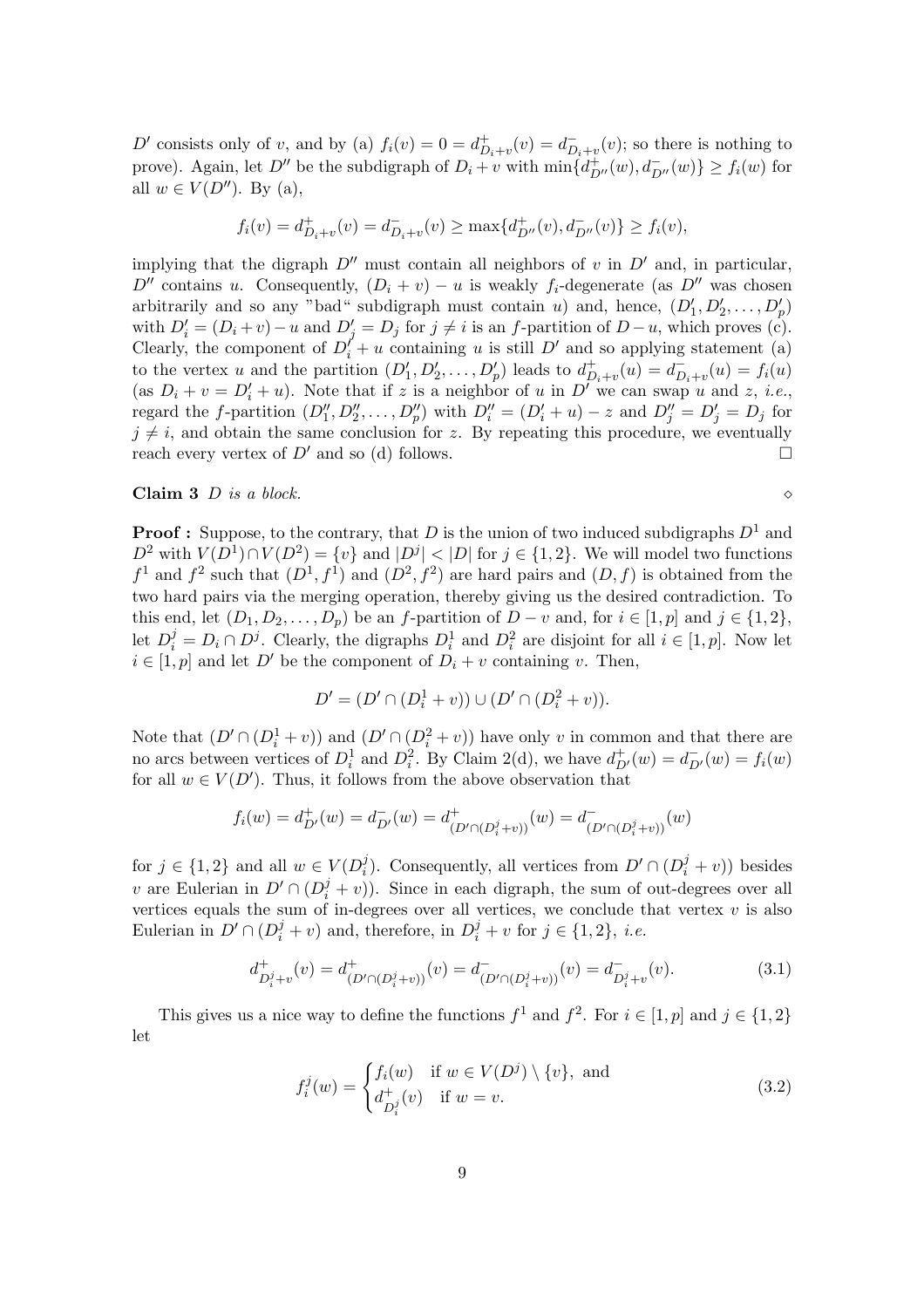Then, for  $j \in \{1,2\}$  and all  $w \in V(D^j) \setminus \{v\}$  we have

$$
f_1^j(w) + f_2^j(w) \dots + f_p^j(w) = f_1(w) + f_2(w) + \dots + f_p(w)
$$
  
=  $\max\{d_D^+(w), d_D^-(w)\} = \max\{d_{D^j}^+(w), d_{D^j}^-(w)\}.$  (3.3)

Moreover, since v is Eulerian in  $D_i^j + v$  we obtain

$$
d_{D^j+v}^+(v) = \sum_{i \in [1,p]} d_{D_i^j+v}^+(v) = \sum_{i \in [1,p]} d_{D_i^j+v}^-(v) = d_{D^j+v}^-(v), \tag{3.4}
$$

and by the choice of  $f^j(v)$ , it follows that

$$
f_1^j(v) + f_2^j(v) + \ldots + f_p^j(v) = d_{D^j}^+(v) = d_{D^j}^-(v).
$$
 (3.5)

As a consequence, both  $(D^1, f^1)$  and  $(D^2, f^2)$  fulfil the requirements of Theorem [8.](#page-6-0)

First assume that for some  $j \in \{1,2\}$ , the digraph  $D^j$  is  $f^j$ -partitionable. By symmetry, we may assume  $j = 1$ . Then,  $D^1$  admits an  $f^1$ -partition  $(D'_1, D'_2, \ldots, D'_p)$  and, by symmetry,  $v \in V(D'_1)$ . Let  $(D_1^*, D_2^*, \ldots, D_p^*)$  be a partition of D with  $D_1^* = D'_1 \cup (D_1^2 + v)$ and  $D_i^* = D_i' \cup D_i^2$  for  $i \in [2, p]$ . As  $D_i'$  and  $D_i^2$  are disjoint and as  $(D_1^2, D_2^2, \ldots, D_p^2)$  is an f-partition of  $D^2 - v$ ,  $D_i^*$  is weakly  $f_i$ -degenerate for  $i \in [2, p]$ . We claim that  $D_1^*$ is weakly f<sub>1</sub>-degenerate. To this end, let  $\tilde{D}$  be a non-empty subdigraph of  $D_1^*$ . If  $\tilde{D}$  is a subdigraph of  $D_1^2$ , then  $\tilde{D}$  is weakly  $f_1$ -degenerate (as  $D_1^2$  is weakly  $f_1$ -degenerate). So assume that  $\tilde{D}^1 = \tilde{D} \cap D^1$  is non-empty. Since  $\tilde{D}^1$  is a subdigraph of  $D'_1$  and therefore weakly  $f_1^1$ -degenerate, there is a vertex  $w \in V(\tilde{D}^1)$  with  $\min\{d_{\tilde{D}^1}^+(w), d_{\tilde{D}^1}^-(w)\} < f_1^1(w)$ . If  $w \neq v$ , then

$$
\min\{d^+_{\tilde{D}}(w), d^-_{\tilde{D}}(w)\} = \min\{d^+_{\tilde{D}^1}(w), d^-_{\tilde{D}^1}(w)\} < f^1_1(w) = f_1(w),\tag{3.6}
$$

and we are done. It remains to consider the case that  $w = v$ . Since  $d_{D_1^2+v}^+(v) = d_{D_1^2+v}^-(v) =$  $f_1^2(v)$  (by [\(3.1\)](#page-8-0) and [\(3.2\)](#page-8-1)), this implies that

$$
\min\{d_{\tilde{D}}^+(v), d_{\tilde{D}}^-(v)\} \le \min\{d_{\tilde{D}^1}^+(v), d_{\tilde{D}^1}^-(v)\} + d_{D_1^2}^+(v) < f_1^1(v) + f_1^2(v) = f(v).
$$

Consequently,  $D_1^*$  is weakly  $f_1$ -degenerate, as claimed, and so  $(D_1^*, D_2^*, \ldots, D_p^*)$  is an  $f$ partition of  $D$ , which is impossible.

Thus,  $D^j$  is not  $f^j$ -partitionable for  $j \in \{1,2\}$  and, hence by the minimality of D, both  $(D^1, f^2)$  and  $(D^2, f^2)$  are hard pairs and  $(D, f)$  is obtained from  $(D^1, f^2)$  and  $(D^2, f^2)$  via the merging operation. As a consequence,  $(D, f)$  is a hard pair, contradicting (3). This contradiction completes the proof of the claim.

By the above claim, D is a block. Hence it remains to show that  $(D, f)$  is a hard pair of type  $(M)$ ,  $(K)$ , or  $(C)$ , giving us the desired contradiction. The next claim eliminates the pairs of type (M).

<span id="page-9-0"></span>**Claim 4** For every  $v \in V(D)$  and each f-partition  $(D_1, D_2, \ldots, D_p)$  of  $D - v$ , there are two indices  $i \neq j$  from  $[1, p]$  such that  $D_i$  and  $D_j$  are non-empty.  $\diamond$ 

**Proof :** Suppose that there is a vertex  $v \in V(D)$  and a partition  $(D_1, D_2, \ldots, D_p)$  of  $D-v$ such that exactly one part of the partition is non-empty, say  $D_1$ . Then  $D_1+v=D$  and so it follows from Claim [2\(](#page-7-0)d) and the fact that D is connected that  $d^+_D(w) = d^-_D(w) = f_1(w)$ for all  $w \in V(D)$ . Thus it follows from Claim [2\(](#page-7-0)b) that  $f_i(w) = 0$  for all  $j \neq i$  from  $[1, p]$ and for all  $w \in V(D)$  and  $(D, f)$  is a hard pair of type  $(M)$ , contradicting  $(3)$ .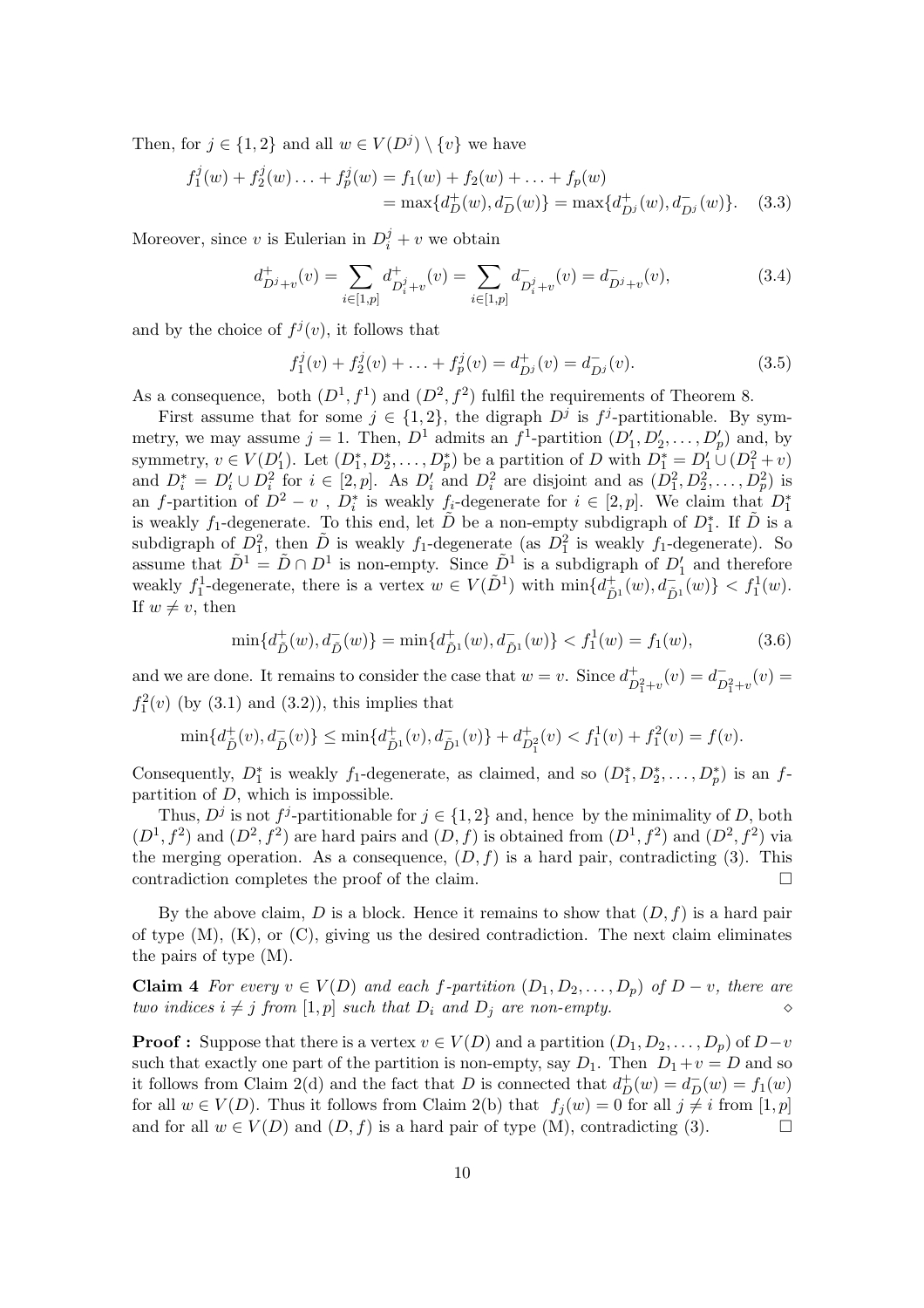Actually, Claim [2\(](#page-7-0)c) provides us with a powerful tool that we shall use in the following. Let  $v \in V(D)$  be an arbitrary vertex and let  $(D_1, D_2, \ldots, D_n)$  be an f-partition of  $D - v$ . Moreover, let  $u \in V(D)$  be a neighbor of v. Then,  $u \in V(D_i)$  for some  $i \in [1,p]$  and Claim [2\(](#page-7-0)c) implies that replacing  $D_i$  with  $(D_i + v) - u$  leads to an f-partition of  $D - u$  in which v is contained in what was previously  $D_i$ . Thus, we can swap v and any neighbor u of v and obtain a new f-partition of  $D - u$ . In order to make this observation a bit more graphical, we introduce the following terms. Given a vertex  $v \in V(D)$ , we call an fpartition  $(D_1, D_2, \ldots, D_p)$  of  $D-v$  an f-coloring  $\varphi$  of  $D-v$ . Moreover, for  $w \in V(D)\setminus\{v\}$ , we set  $\varphi(w) = i$  if  $w \in V(D_i)$  and say that w has **color** i. Finally, we say that the vertex  $v$  is **uncolored**. The following Claim is just a reformulation of Claim  $2(a)$  and Claim  $4$ to fit the new terminology.

<span id="page-10-1"></span>**Claim 5** Let  $v \in V(D)$  be an arbitrary vertex and let  $\varphi$  be an f-coloring of  $D - v$ . Then, the following statements hold:

(a) At least two color-classes of  $\varphi$  are non-empty.

(b) 
$$
d_{D[\varphi^{-1}(\{i\})]+v}^+(v) = d_{D[\varphi^{-1}(\{i\})]+v}^-(v) = f_i(v)
$$
 for all  $i \in [1, p]$ .

Using this terminology, the above described method of swapping two vertices is nothing else than assigning to v the color of some neighbor  $u$  of  $v$  and uncoloring  $u$ . We will call this process shifting the color from u to v. Note that this leads to an f-coloring of  $D - u$ . The original idea of shifting goes back to GALLAI [\[15\]](#page-16-14).

Now let C be a cycle in  $G(D)$ , let  $v \in V(C)$  be an arbitrary vertex, and let  $\varphi$  be an f-coloring of  $D - v$ . Moreover, let u and w be the vertices such that uv and vw are in  $E(C)$ . Then, we can shift the color from u to v. Afterwards, we shift the color from the other neighbor of u on C to u. Continuing like this, we can shift the color of each vertex of C, one after another, clockwise, until eventually we shift the color from  $v$  to  $w$ . This gives us a new f-coloring  $\varphi'$  of  $D - v$  (see Figure [3\)](#page-10-0). In particular,  $\varphi'(w) = \varphi(u)$ .

<span id="page-10-0"></span>

Figure 3: Clockwise shifting of colors around a cycle in  $G(D)$ .

Similarly, starting from  $\varphi$  with shifting the color from w to v, we can shift the color of each vertex counter-clockwise on the cycle and obtain a third f-coloring of  $D - v$ .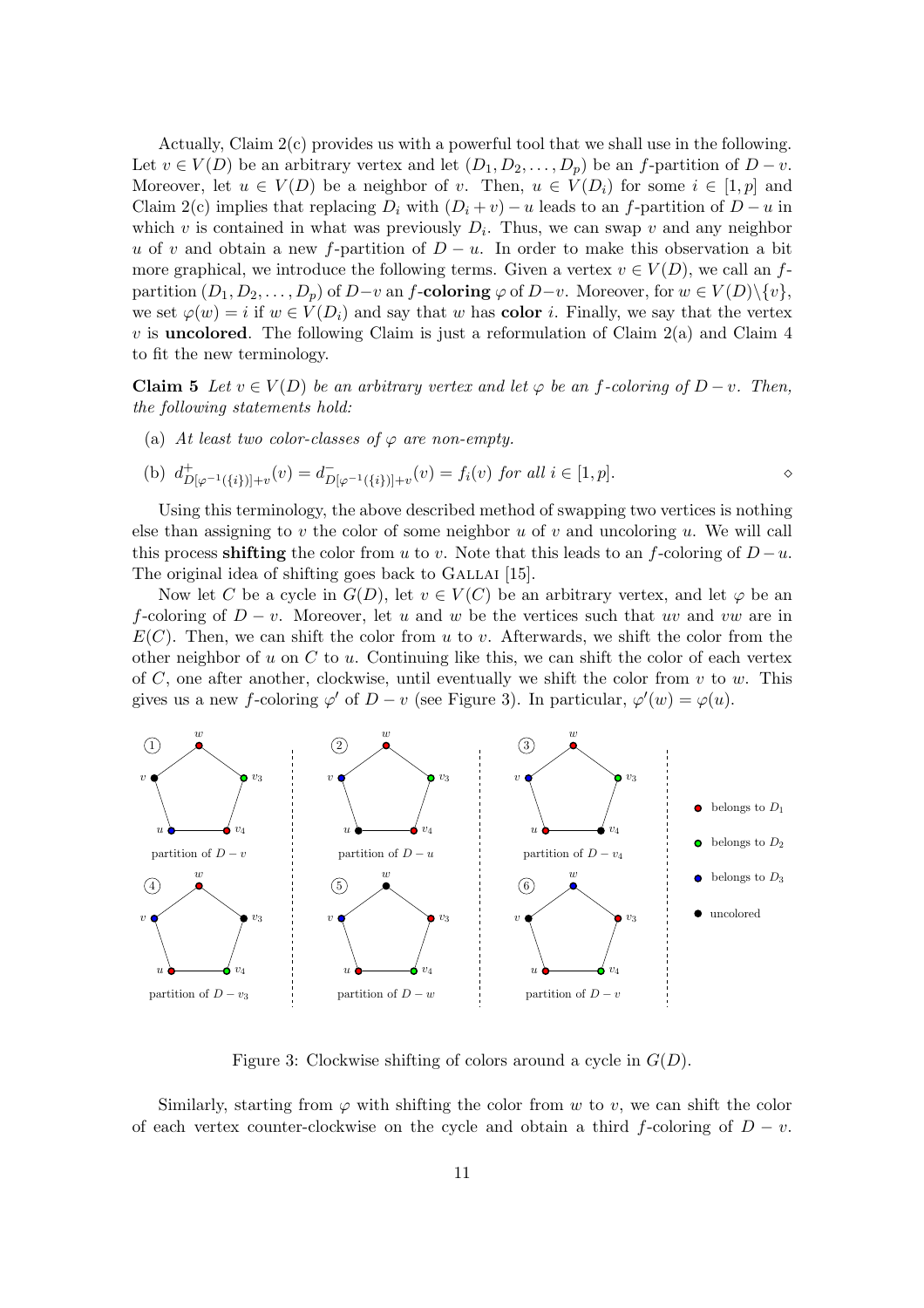<span id="page-11-0"></span>By repeated clockwise, respectively counter-clockwise shifting, it is easy to see that the following claim is true.

**Claim 6** Let C be a cycle in  $G(D)$ , let  $v \in V(C)$  be an arbitrary vertex, and let  $\varphi$  be an f-coloring of  $D - v$ . Moreover, let u and w be the neighbours of v on C, that is,  $\{uv, vw\} \subseteq E(C)$ . Then, for any pair  $v_1, v_2$  of vertices distinct from v with  $v_1v_2 \in E(C)$ and for each  $i \in \{1,2\}$  there is an f-coloring  $\varphi^*$  of  $D - v$  such that  $\varphi^*(u) = \varphi(v_i)$  and  $\varphi^*(w) = \varphi(v_{3-i}).$ 

<span id="page-11-1"></span>Using Claims [5](#page-10-1) and [6,](#page-11-0) we are able to prove the next claim.

**Claim 7** Let C be a cycle in  $G(D)$  and let  $v \in V(C)$  be a vertex of C that is not contained in a chord of C in  $G(D)$ . Then, C is an odd cycle and there is an f-coloring  $\varphi^*$  of  $D - v$ and indices  $k \neq \ell$  from [1, p] such that the vertices of  $C - v$  are colored alternately with k and  $\ell$ .  $\Diamond$ 

**Proof**: Let u and w be the vertices with  $\{uv, vw\} \subseteq E(C)$ . As v is not contained in a chord, u and w are the only neighbors of v from  $V(C)$  in  $G(D)$ . We first claim that there is an f-coloring  $\varphi^*$  of  $D-v$  with  $\varphi^*(u) \neq \varphi^*(w)$ . To this end, let  $\varphi$  be an f-coloring of  $D-v$ and assume that  $\varphi(u) = \varphi(w)$ . From Claim [5\(](#page-10-1)a) we know that at least two color classes of  $\varphi$  are non-empty. Thus, in  $D - v$  there is a vertex z with  $\varphi(z) \neq \varphi(u)$ . As C is a cycle contained in the block  $G(D)$ , we have  $|G(D)| \geq 3$  and so  $G(D)$  is 2-connected. Then, it follows from Lemma [4](#page-5-1) that in  $G(D)$  there are two paths P, P' from z into the set  $\{u, v, w\}$ whose only common vertex is z and whose internal vertices are not in  $\{u, v, w\}$ . Note that the union  $P \cup P'$  together with either one or both of the edges  $\{uv, vw\}$  forms a cycle C' in  $G(D)$ , which contains v. Since  $\varphi(z) \neq \varphi(u) = \varphi(w)$ , C' contains two consecutive vertices of different colors, say  $v_1$  and  $v_2$ . If C' contains both u and w, it follows from Claim [6](#page-11-0) that there is a coloring  $\varphi^*$  of  $D - v$  with  $\varphi^*(u) = \varphi(v_1) \neq \varphi(v_2) = \varphi^*(w)$ , and we are done. In order to complete the first part of the claim, it remains to consider the case that  $C'$  contains only one of u, w, say u. By symmetry, we may assume  $\varphi(v_1) \neq \varphi(w)$ . Then, it follows from Claim [6](#page-11-0) that there is a coloring  $\varphi^*$  of  $D - v$  with  $\varphi^*(u) = \varphi(v_1) \neq \varphi(w) = \varphi^*(w)$ and so we are done.

Now let  $\varphi^*(u) = k$  and  $\varphi^*(w) = \ell$ . We claim that the vertices of  $C - v$  are colored alternately with k and  $\ell$ . Otherwise, there are vertices  $u_1, u_2$  distinct from v with  $u_1u_2 \in E(C)$ and  $\{\varphi^*(u_1), \varphi^*(u_2)\}\neq \{k, \ell\}$ . By symmetry, we may assume that  $\ell \not\in {\varphi^*(u_1), \varphi^*(u_2)}$ . Then, by Claim [6,](#page-11-0) there is a coloring  $\varphi'$  of  $D-v$  with  $\varphi'(u) = \varphi^*(u_1)$  and  $\varphi'(w) = \varphi^*(u_2)$ . As  $\ell \notin {\varphi^*(u_1), \varphi^*(u_2)}$ , and as u and w are the only neighbors of v from  $V(C)$  in  $G(D)$ , we obtain that either

$$
d^+_{D[(\varphi')^{-1}(\{\ell\})]+v}(v) \neq d^+_{D[(\varphi^*)^{-1}(\{\ell\})]+v}(v) = f_{\ell}(v)
$$

or

$$
d^-_{D[(\varphi')^{-1}(\{\ell\})]+v}(v) \neq d^-_{D[(\varphi^*)^{-1}(\{\ell\})]+v}(v) = f_{\ell}(v),
$$

in contradiction to Claim [5\(](#page-10-1)b). This proves the claim that the vertices of  $C - v$  are colored alternately with k and  $\ell$ . As  $\varphi^*(u) \neq \varphi^*(w)$ , this implies that C is an odd cycle and so the proof of the claim is complete.

As a consequence of the above claim, we obtain that every even cycle in  $G(D)$  has at least two chords. Thus, it follows from Lemma [5](#page-5-2) that every block of  $G(D)$  is an odd cycle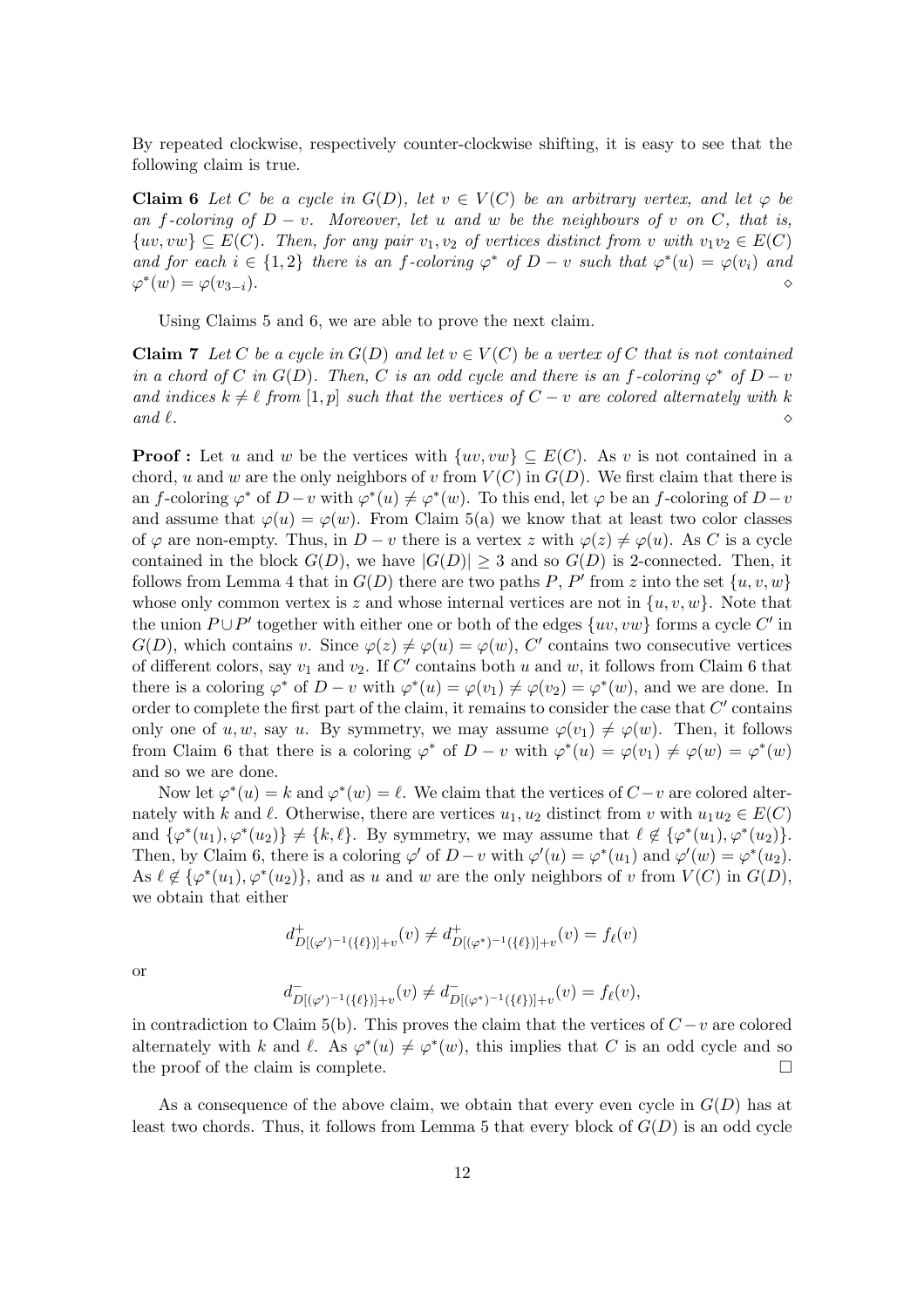or a complete graph. As D and therefore  $G(D)$  itself is a block, we conclude that  $G(D)$ is either a cycle of odd length or a complete graph. To complete the proof of Theorem [3,](#page-4-2) we show that both cases are impossible.

<span id="page-12-1"></span>Claim 8 G(D) is not an odd cycle. ⋄

**Proof**: For otherwise, let  $v \in V(D)$  be an arbitrary vertex. As  $C = G(D)$  is an odd cycle, C obviously has no chords and so it follows from Claim [7](#page-11-1) that there is a coloring  $\varphi$ of  $D - v$  and indices  $k \neq \ell$  from [1, p] so that the vertices of  $C - v$  are colored alternately with  $k$  and  $\ell$ . Then, it follows from Claim [5\(](#page-10-1)b) that

<span id="page-12-0"></span>
$$
f_k(v) = f_\ell(v) = 1 \text{ and } f_i(v) = 0 \text{ for } i \in [1, p] \setminus \{k, \ell\}
$$
  
and  $\{uv, vw, vw, wv\} \subseteq A(D)$  where u and w are the neighbors of v in C. (3.7)

By shifting the color from the neighbor  $u$  of  $v$  to  $v$  we obtain [\(3.7\)](#page-12-0) for  $u$  instead of  $v$ . Repeating this argument proves that  $(D, f)$  is a hard pair of type  $(C)$ , a contradiction.

It remains to consider the case that  $G(D)$  is a complete graph. Claim [5](#page-10-1) implies that  $|D| \geq 3$ . First we claim that D is bidirected. For otherwise, there are two vertices  $u, v \in V(D)$  with  $uv \in A(D)$  but  $vu \notin A(D)$ . Let  $\varphi$  be an f-coloring of  $D - v$ . Then, by Claim [5\(](#page-10-1)a), there is a vertex  $w \in V(D) \setminus \{v\}$  with  $\varphi(w) \neq \varphi(u)$ . As  $G(D[\{u, v, w\}])$  is a triangle, it follows from Claim [6](#page-11-0) that swapping the colors of  $u$  and  $w$  results in another f-coloring of  $D - v$ . Then, by Claim [\(5\)](#page-10-1)(b), we obtain that  $wv \in A(D)$  but  $vw \notin A(D)$ . By shifting the color from w to v we conclude from Claim [5\(](#page-10-1)b) that  $uw \in A(D)$  but  $wu \notin A(D)$ . Similarly, by instead shifting the color from u to w we conclude from Claim [\(5\)](#page-10-1)(b) that  $wu \in A(D)$ , but  $uw \notin A(D)$ , which clearly is impossible. This proves the claim that  $D$  is bidirected and so  $D$  is a bidirected complete graph.

Finally, we prove that  $(D, f)$  is a hard pair of type  $(K)$ , leading to the desired contradiction. To this end, let  $v \in V(D)$  be an arbitrary vertex, let  $(D_1, D_2, \ldots, D_p)$  be an f-partition of  $D - v$ , and let  $n_i = |D_i|$ . As D is a bidirected complete graph, it then follows from Claim [2\(](#page-7-0)a) that  $f_i(v) = n_i$  for all  $i \in [1, p]$ . Moreover, if  $u \in V(D) \setminus \{v\}$ , say  $u \in V(D_1)$  (by symmetry), then the sequence  $(D'_1, D'_2, \ldots, D'_p)$  with  $D'_1 = (D_1 + v) - u$ and  $D'_j = D_j$  for  $j \in [2, p]$  is an f-partition of  $D - u$  (by Claim [2\(](#page-7-0)c)) with  $|D_i|' = |D_i|$  for all  $i \in [1, p]$  and applying Claim [2\(](#page-7-0)a) to u leads to  $f_i(u) = n_i$  for all  $i \in [1, p]$ . Note that

$$
n_1 + n_2 + \ldots + n_p = |D_1| + |D_2| + \ldots + |D_p| = |V(D)| - 1
$$

and so  $(D, f)$  is a hard pair of type  $(K)$ , contradicting  $(3)$ . This contradiction completes the proof of Theorem [3.](#page-4-2)

Since a bidirected graph  $D$  is weakly h-degenerate if and only if its underlying graph  $G(D)$  is strictly h-degenerate (*i.e.* in each non-empty subgraph G' of G there is a vertex v with  $d_{G'}(v) < h(v)$ , the restriction of Theorem [3](#page-4-2) to bidirected graphs gives us also a result regarding strict degeneracy of undirected graphs. This result for undirected graphs was originally proven by Borodin, Kostochka, and Toft in the paper [\[8\]](#page-15-7). The proof structure of Claim [3](#page-8-2) is similar to that of the first part of their proof. However, apart from this, our proof leads to another proof for the undirected case that uses completely different methods than the original proof. A major benefit of our proof is that it—contrary to the original proof in [\[8\]](#page-15-7)— generalizes easily to the case of directed multigraphs respectively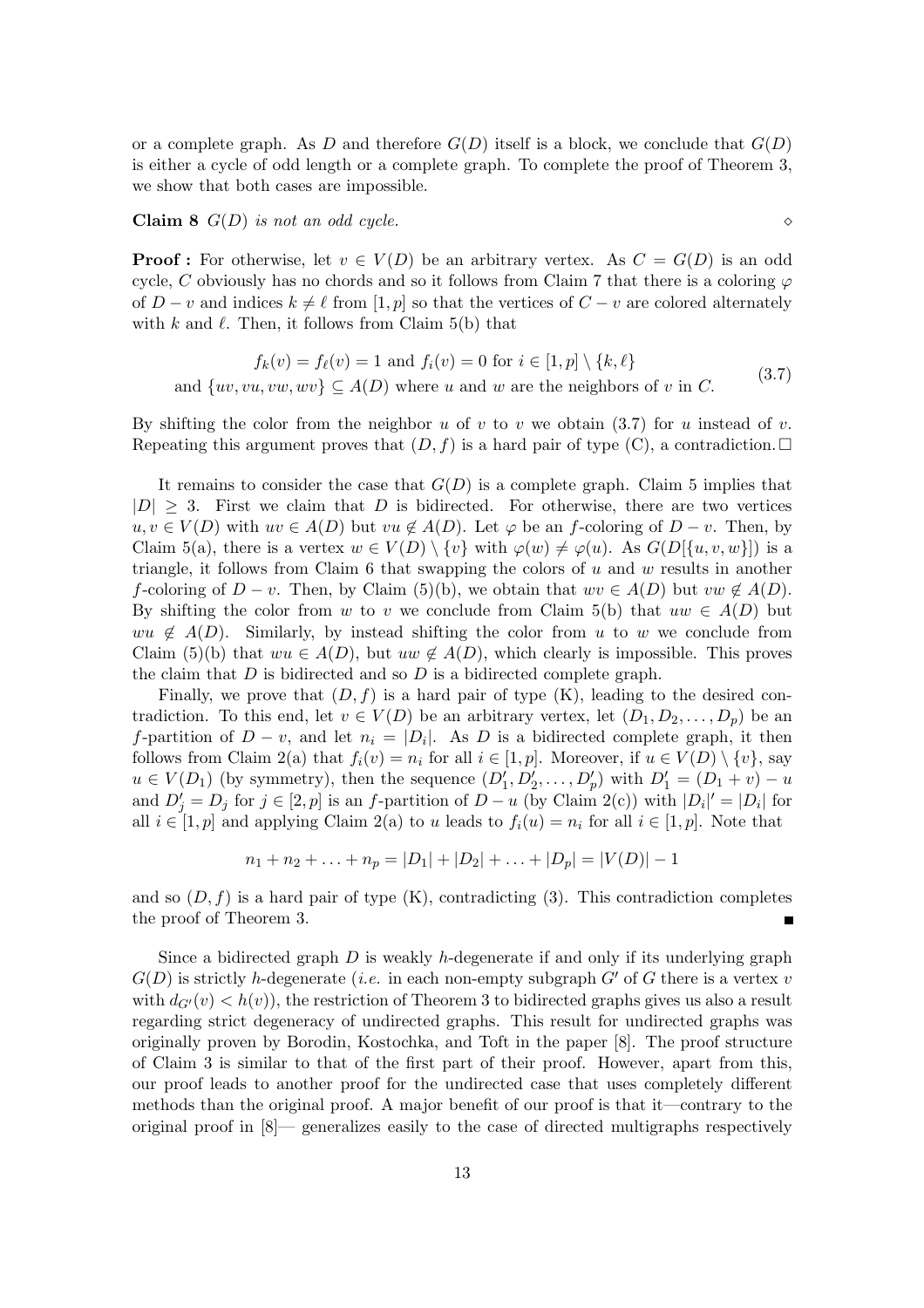multigraphs. Of course, the definition of weak degeneracy and of f-partitions also works if we allow multiple arcs between vertices going in the same direction. Also, the definition of hard pair needs only to be generalized slightly. To this end, we need the following term. Let G be a simple graph and let  $t > 1$  be an integer. Then we denote by  $tG$  the graph that results from  $G$  by replacing each edge by  $t$  parallel edges. Now let  $D$  be a connected multidigraph, and let  $f: V(D) \to \mathbb{N}_0^p$  $\mathcal{O}_0^p$  be a vector function. We say that  $(\mathcal{D}, f)$  is a **hard** pair, if either

- $(\mathcal{D}, f)$  is of type  $(M)$ , or
- D is a bidirected  $tK_n$  and there are integers  $n_1, n_2, \ldots, n_p \geq 0$  with at least two  $n_i$ different from zero such that  $n_1 + n_2 + \ldots + n_p = n - 1$  and

$$
f(v) = (tn_1, tn_2,...,tn_p)
$$
 for all  $v \in V(\mathcal{D})$ , or

- D is a bidirected  $tC_n$  with n odd and there are two indices  $k \neq \ell$  from the set  $[1, p]$ such that for all  $v \in V(\mathcal{D})$ , we have  $f_i(v) = t$  if  $i \in \{k, \ell\}$  and  $f_i(v) = 0$  otherwise, or
- $(D, f)$  is obtained from two hard pairs via the merging operation.

For multidigraphs, we obtain the following theorem.

**Theorem 9** Let  $D$  be a connected multidigraph, let  $p \geq 1$ , and let  $f: V(D) \to \mathbb{N}_0^p$  $\frac{p}{0}$  be a vector function such that  $f_1(v) + f_2(v) + \ldots + f_p(v) \ge \max\{d_{\mathcal{D}}^+\}$  $_{\mathcal{D}}^{+}(v), d_{\mathcal{D}}^{-}(v) \}$  for all  $v \in V(\mathcal{D})$ . Then,  $D$  is not f-partitionable if and only if  $(D, f)$  is a hard pair.

By inspecting their proofs, it is easy to check that Claims 1-7 also hold for multidigraphs. Only the remaining part of the proof needs to be changed slightly, but still can easily be done adapting the methods described there. Therefore, we abstain from giving an extra proof.

## 4 Applications of Theorem [3](#page-4-2)

#### 4.1 Brooks' Theorem for list-colorings of digraphs

As mentioned in the introduction, Theorem [3](#page-4-2) implies Harutyunyan and Mohar's Theorem [2](#page-1-0) [\[19\]](#page-16-4). Let us recall the theorem for the reader's convenience.

Theorem [2](#page-1-0) (Harutyunyan and Mohar, 2011) Let D be a connected digraph, and let L be a list-assignment such that  $|L(v)| \ge \max\{d_D^+(v), d_D^-(v)\}\;$  for all  $v \in V(D)$ . Suppose that  $D$  is not  $L$ -colorable. Then, the following statements hold:

- (a) D is Eulerian and  $|L(v)| = \max\{d^+_D(v), d^-_D(v)\}\$  for all  $v \in V(D)$ .
- (b) If  $B \in \mathcal{B}(D)$ , then B is a directed cycle of length  $\geq 2$ , or B is a bidirected complete qraph, or B is a bidirected cycle of odd length  $> 5$ .
- (c) For each  $B \in \mathcal{B}(D)$  there is a set  $\Gamma_B$  of  $\Delta^+(B)$  colors such that for every  $v \in V(D)$ , the sets  $\Gamma_B$  with  $B \in \mathscr{B}_v(D)$  are pairwise disjoint and  $L(v) = \bigcup_{B \in \mathscr{B}_v(D)} \Gamma_B$ .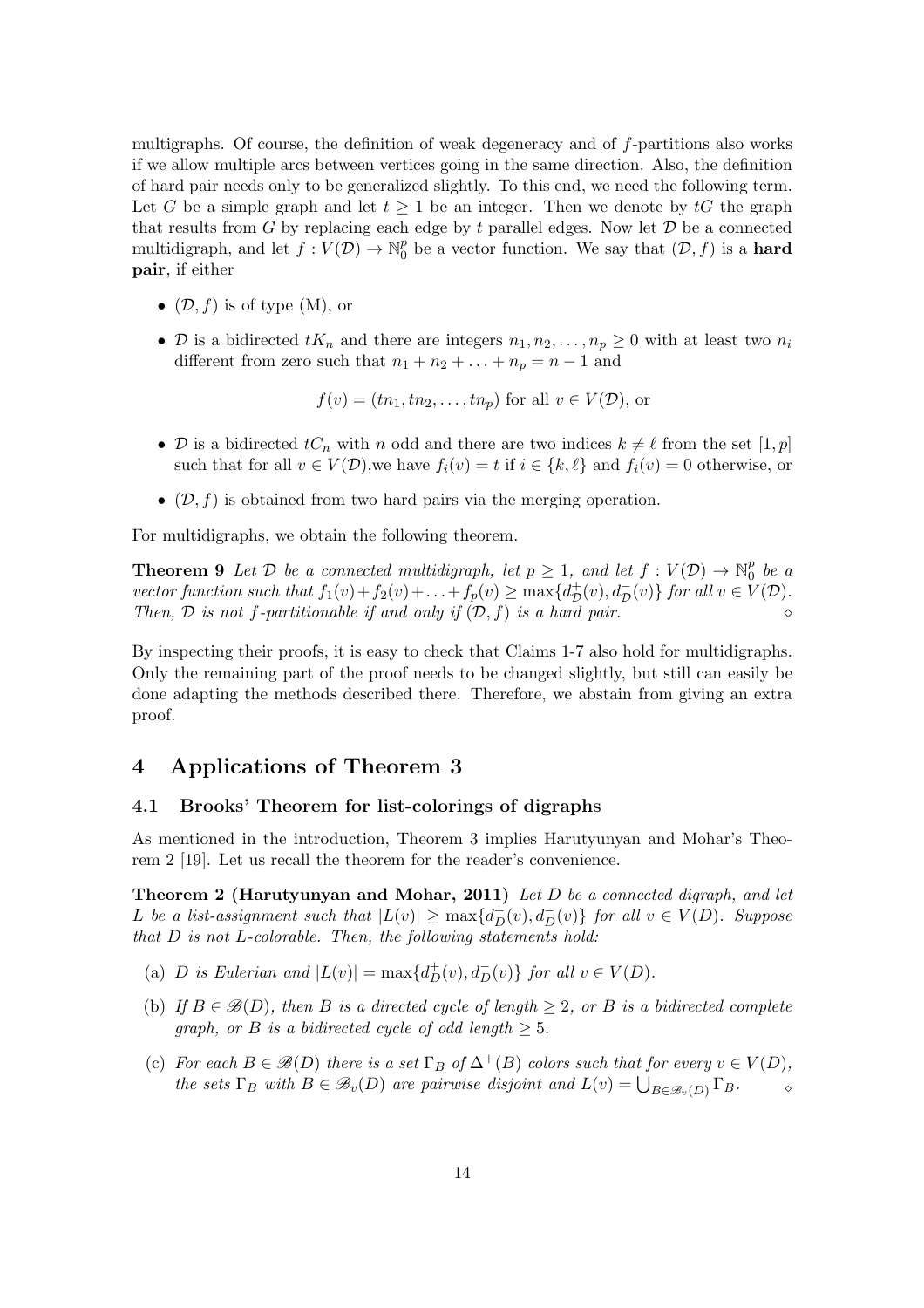**Proof of Theorem [2:](#page-1-0)** Let  $D$  and  $L$  be as described in the theorem. By using the method from the introduction, we transform the list-coloring problem to that of finding an fpartition: Let  $\Gamma = \bigcup_{v \in V(D)} L(v)$ . By renaming the colors if necessary, we may assume  $\Gamma = [1, p]$ . Now let  $f: V(D) \to \mathbb{N}_0^p$  $\frac{p}{0}$  be the vector function with

$$
f_i(v) = \begin{cases} 1 \text{ if } i \in L(v), \text{ and} \\ 0 \text{ if } i \notin L(v) \end{cases}
$$

for  $i \in [1, p]$ . By the definition of f, we have  $f_1(v) + f_2(v) + \ldots + f_p(v) = |L(v)| \ge$  $\max\{d_D^+(v), d_D^-(v)\}\$ for all  $v \in V(D)$  and D is not f-partitionable. Thus, it follows from Theorem [3](#page-4-2) that  $(D, f)$  is a hard pair. Then, statement (a) follows from Proposition [7\(](#page-5-0)a). Moreover, Proposition [6\(](#page-5-3)a) implies that for each block  $B \in \mathcal{B}$ ,  $(B, f_B)$  is of type  $(M)$ ,  $(K)$ , or  $(C)$ , where  $f_B$  is the function as defined in Proposition [6.](#page-5-3) Note that if  $(B, f_B)$  is of type  $(M)$ , then from the definition of f it follows that the only non-zero coordinate of  $f_B$  is constant 1 and, hence,  $d^+_B(v) = d^-_B(v) = 1$  for all  $v \in V(B)$ . Consequently, B is a directed cycle. Thus, (b) holds true. Statement (c) follows easily from Proposition [6\(](#page-5-3)a) and (b).

#### 4.2 The s-degenerate dichromatic number

In [\[16\]](#page-16-1), Golowich introduces a generalization of the dichromatic number as follows. Let  $s \geq 1$  be an integer. Then, the s-degenerate dichromatic number of a digraph D, denoted by  $\vec{\chi}_s(D)$ , is the least integer p such that D admits a p-partition into weakly s-degenerate subdigraphs. Clearly,  $\chi_1$  corresponds to the dichromatic number. Note that the s-degenerate dichromatic number is the digraph counterpart to the **point partition** number of an undirected graph, which was introduced by Lick and White [\[25\]](#page-16-15) and which is also known as the s-chromatic number. The point partition number  $\chi_s$  of an undirected graph  $G$  is usually defined as the minimum number  $p$  such that  $G$  admits a  $p$ -partition into s-degenerate subgraphs. By setting  $f_i \equiv s$  in Theorem [3,](#page-4-2) we easily obtain the following theorem, which was proven for undirected graphs by Mitchem [\[26\]](#page-16-16).

<span id="page-14-0"></span>**Theorem 10** Let D be a connected digraph and let  $m = \max_{v \in V(D)} \{d^+_D(v), d^-_D(v)\}\$ . Moreover, let  $s \geq 1$  be an integer and let  $p = \lceil \frac{m}{s} \rceil$  $\frac{m}{s}$ . If D is neither a bidirected odd cycle, a bidirected complete graph, nor an Eulerian digraph in which every vertex has in- and outdegree s, then  $\chi_s(D) \leq p$ .

To conclude the paper, let us demonstrate how to obtain a list-version of Theorem [10.](#page-14-0) Given a digraph D and a list-assignment L of D, we say that D is  $(L, s)$ -colorable if D admits an L-coloring in which every color class induces a weakly s-degenerate subdigraph.

**Theorem 11** Let D be a connected digraph and let  $m = \max_{v \in V(D)} \{d^+_D(v), d^-_D(v)\}\$ . Moreover, let  $s \geq 1$  be an integer and let L be a list-assignment with  $|L(v)| \geq \frac{m}{s}$  for all  $v \in V(H)$ . Then, D is not  $(L, s)$ -colorable if and only if the following two conditions are fulfilled:

- (a) D is a bidirected complete graph with  $|D|-1 \equiv 0 \pmod{s}$ , or D is a bidirected odd cycle and  $s = 1$ , or D is an Eulerian digraph in which every vertex has in-degree and out-degree s.
- (b) There is a color set  $\Gamma$  such that  $L(v) = \Gamma$  for all  $v \in V(D)$  and  $|\Gamma| = m/s$ .  $\diamond$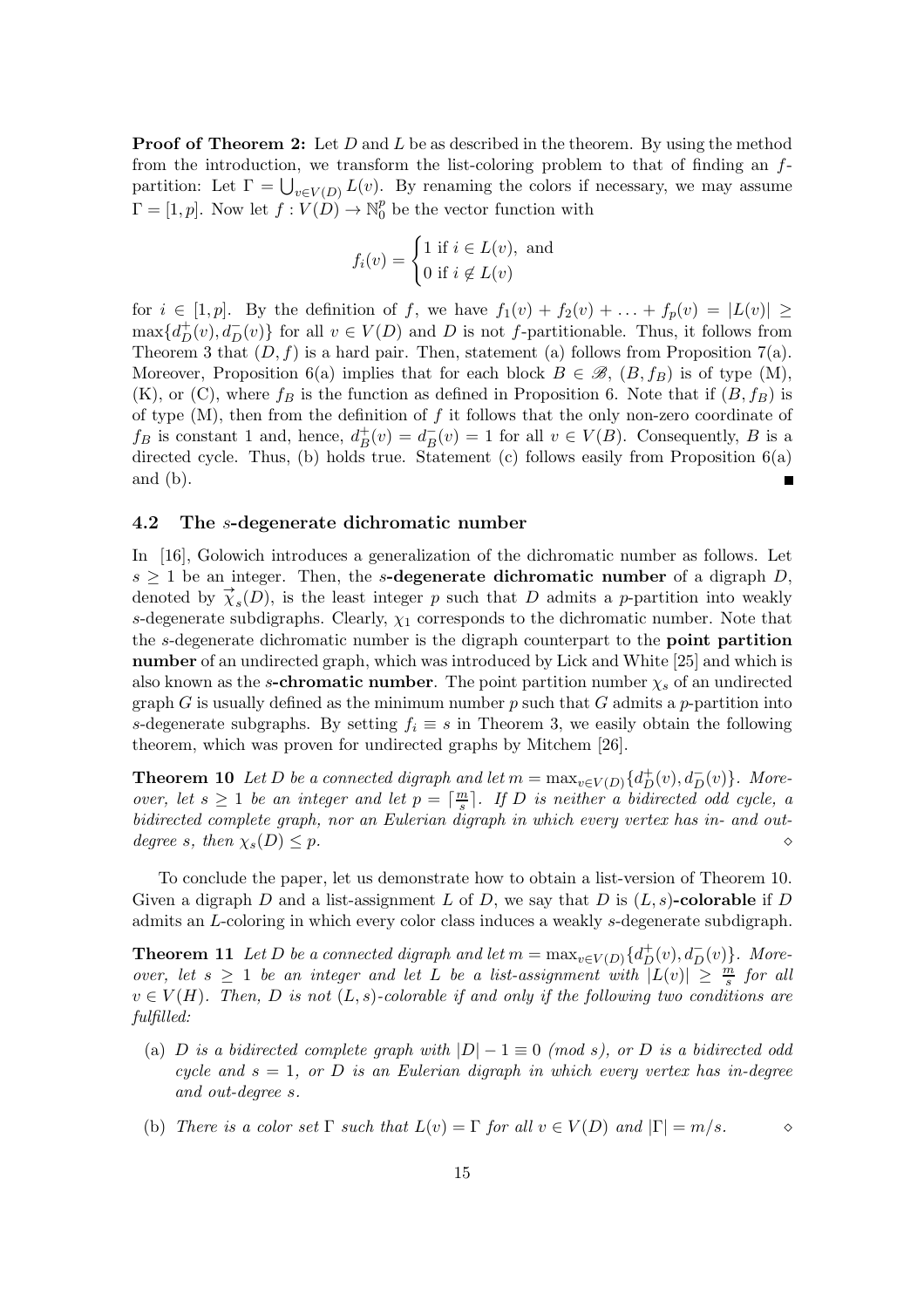**Proof:** If  $m = 0$ , then D consists of just one vertex and the statement is evident. So assume  $m \geq 1$ . Let  $\Gamma = \bigcup_{v \in V(D)} L(v)$ . By renaming the colors if necessary, we can assume that  $\Gamma = [1, p]$ . Now we define a vector function  $f: V(D) \to \mathbb{N}_0^p$  $_0^p$  as follows. Let

$$
f_i(v) = \begin{cases} s & \text{if } i \in L(v), \\ 0 & \text{otherwise} \end{cases}
$$

for  $i \in [1, p]$ . Then, D is not  $(L, s)$ -colorable if and only if D is not f-partitionable. By definition, we have  $f_1(v) + f_2(v) + \ldots + f_p(v) = s|L(v)| \geq m$  for all  $v \in V(D)$  and so D is not  $(L, s)$ -colorable if and only if  $(D, f)$  is a hard pair. (by Theorem [3\)](#page-4-2)

First assume that D and L satisfy (a) and (b). Then it is easy to check that  $(D, f)$ is indeed a hard pair and so D is not  $(L, s)$ -colorable. Now assume that D is not  $(L, s)$ colorable. Then  $(D, f)$  is a hard pair and from Proposition [7\(](#page-5-0)a) it follows that  $m \leq$  $s|L(v)| = d_D^+(v) = d_D^-(v)$  for all  $v \in V(D)$  and so D is Eulerian and each vertex v satisfies  $d_D^+(v) = d_D^-(v) = m$ . If  $m = s$ , then  $|L(v)| = 1$  for all  $v \in V(D)$  and D is not  $(L, s)$ colorable if and only if there is a color  $\alpha \in \Gamma$  with  $L(v) = {\alpha}$  for all  $v \in V(D)$ , and we are done. So assume  $m > s$ . Then,  $|L(v)| \geq 2$  and so for each vertex v there are two indices  $i \neq j$  such that  $f_i(v) \geq 1$  and  $f_i(v) \geq 1$ . Consequently, by Proposition [6,](#page-5-3) no end-block of  $D$  is a mono-block. Since every vertex of  $D$  has in-degree and out-degree  $m$ , this implies that D itself is a block and so D is either a bidirected complete graph or a bidirected odd cycle. In the first case,  $(D, f)$  is of type  $(K)$  and, since every coordinate of f is either s or zero we easily conclude from the definition of hard pair of type  $(K)$ that  $|D| - 1 \equiv 0 \pmod{s}$ . If  $(D, f)$  is of type  $(C)$ , we conclude that  $s = 1$ . Moreover, in both cases the function  $f$  is constant and so the list-assignment  $L$  is constant, too, and  $|L(v)| = m/s$  for all  $v \in V(D)$ . This completes the proof.

## <span id="page-15-5"></span>References

- <span id="page-15-3"></span>[1] S. D. ANDRES AND W. HOCHSTÄTTLER, *Perfect digraphs*, J. Graph Theory, 79 (2015), pp. 21–29.
- <span id="page-15-4"></span>[2] R. Aharoni, E. Berger, and O. Kfir, Acyclic systems of repesentatives and acyclic colorings of digraphs, J. Graph Theory, 59 (2008), pp. 177–189.
- <span id="page-15-1"></span>[3] G. ARAUJO-PARDO AND M. OLSEN, A conjecture of Neumann-Lara on infinite families of r-dichromatic circulant tournaments, Discrete Math, 3010 (2010), pp. 489–492.
- [4] J. BANG-JENSEN, T. BELLITTO, T. SCHWESER, AND M. STIEBITZ, Hajós and Ore constructions for digraphs, Electron. J. Combin., 27 (2020),  $\#P1.63$ .
- <span id="page-15-2"></span><span id="page-15-0"></span>[5] J. Bang-Jensen, T. Bellitto, T. Schweser, and M. Stiebitz, On DP-coloring of digraphs, J. Graph Theory, 95 (2020), pp. 76–98.
- <span id="page-15-6"></span>[6] J. Bang-Jensen and G. Gutin, Digraphs: Theory, Algorithms and Applications, Springer Science & Business Media, 2008.
- [7] D. BOKAL, G. FIJAVŽ, M. JUVAN, P. MARK KAYLL, AND B. MOHAR, The circular chromatic number of a digraph, J Graph Theory, 46 (2004), pp. 227–240.
- <span id="page-15-7"></span>[8] O. V. BORODIN, A. V. KOSTOCHKA, AND B. TOFT, Variable degeneracy: extensions of Brooks' and Gallai's theorems, Discrete Math., 214 (2000), pp. 101–112.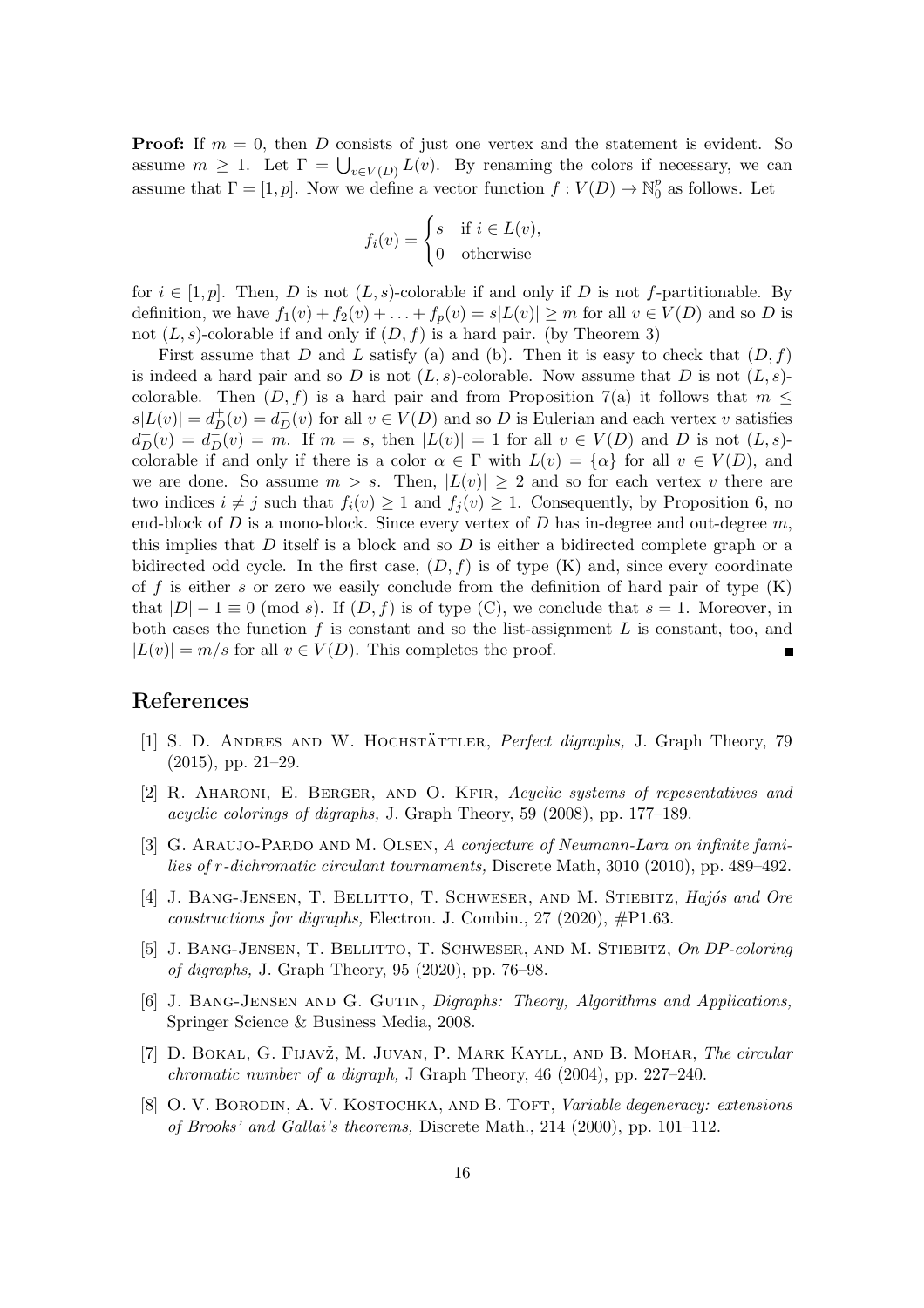- <span id="page-16-11"></span><span id="page-16-8"></span>[9] B. BOLLOBÁS, *Chromatic number, girth and maximal degree, Discrete Math.*, 24 (1978), pp. 311–314.
- <span id="page-16-17"></span>[10] R. L. Brooks, On colouring the nodes of a network, in: Proc. Cambridge Philos. Soc., Math. Phys. Sci., 37 (1941), pp. 194–197.
- <span id="page-16-10"></span>[11] D. W. CRANSTON AND L. RABERN, *Brook's theorem and beyond*, J. Graph Theory, 80 (2015), pp. 199–225.
- <span id="page-16-13"></span>[12] M. Chudnovsky, N. Robertson, P. Seymour, and R. Thomas, The strong perfect graph theorem, Ann. Math., 164 (2006), pp. 51–229.
- <span id="page-16-12"></span>[13] R. DIESTEL, *Graph Theory* (5th edition), Springer, 2016.
- <span id="page-16-14"></span>[14] P. ERDŐS, A.L. RUBIN, AND H. TAYLOR, *Choosability in graphs*, Congr. Numer., XXVI (1979), pp. 125–157.
- <span id="page-16-1"></span>[15] T. GALLAI, Kritische Graphen I, Publ. Math. Inst. Hungar. Acad. Sci., 8 (1963), pp. 165–192.
- <span id="page-16-2"></span>[16] N. Golowich, The m-degenerate chromatic number of a digraph, Discrete Math., 339 (2016), pp. 1734–1743.
- <span id="page-16-3"></span>[17] A. HARUTYUNYAN, *Brooks type results for coloring of digraphs*, PhD thesis, Simon Fraser University Vancouver, 2011.
- <span id="page-16-4"></span>[18] A. Harutyunyan and B. Mohar, Strengthened Brooks Theorem for digraphs of girth three, Electr. J. Combin., 18.1 (2011),  $\#195$ .
- <span id="page-16-5"></span>[19] A. Harutyunyan and B. Mohar, Gallai's theorem for list coloring of digraphs, SIAM J Discrete Math., 25 (2011), pp. 170–180.
- <span id="page-16-18"></span>[20] A. Harutyunyan and B. Mohar, Two results on the digraph chromatic number, Discrete Math., 312 (2012), pp. 1823–1826.
- <span id="page-16-6"></span>[21] J. HOPCROFT AND R.E. TARJAN,, Algorithm  $447$ : efficient algorithms for graph manipulation, Communications of the ACM, 16 (1973), pp. 372–378.
- <span id="page-16-9"></span>[22] R. Hoshino and K. Kawarabayashi, The edge density of critical digraphs, Combinatorica, 35 (2015), pp. 619–631.
- [23] A. V. Kostochka and N. P. Mazurova, An inequality in the theory of graph coloring, Metody Diskretnogo Analiza, 30 (1977), pp. 23–29 (in Russian).
- <span id="page-16-15"></span>[24] H. V. KRONK AND J. MITCHEM, Critical point-arboritic graphs, J. Lond. Math. Soc., 9 (1975), pp. 459–466.
- <span id="page-16-16"></span>[25] D. R. LICK AND A. T. WHITE, The point partition numbers of closed 2-manifolds, J. Lond. Math. Soc., 2 (1792), pp. 577–583.
- <span id="page-16-0"></span>[26] J. MITCHEM, An extension of Brooks' theorem to n-degenerate graphs, Discrete Math., 17 (1977), pp. 291–298.
- <span id="page-16-7"></span>[27] B. Mohar, Circular colorings of edge-weighted graphs, J. Graph Theory, 43 (2003), pp. 107–106.
- [28] B. MOHAR, Hajós theorem for coloring of edge weighted graphs, Combinatorica, 25 (2004), pp. 65–76.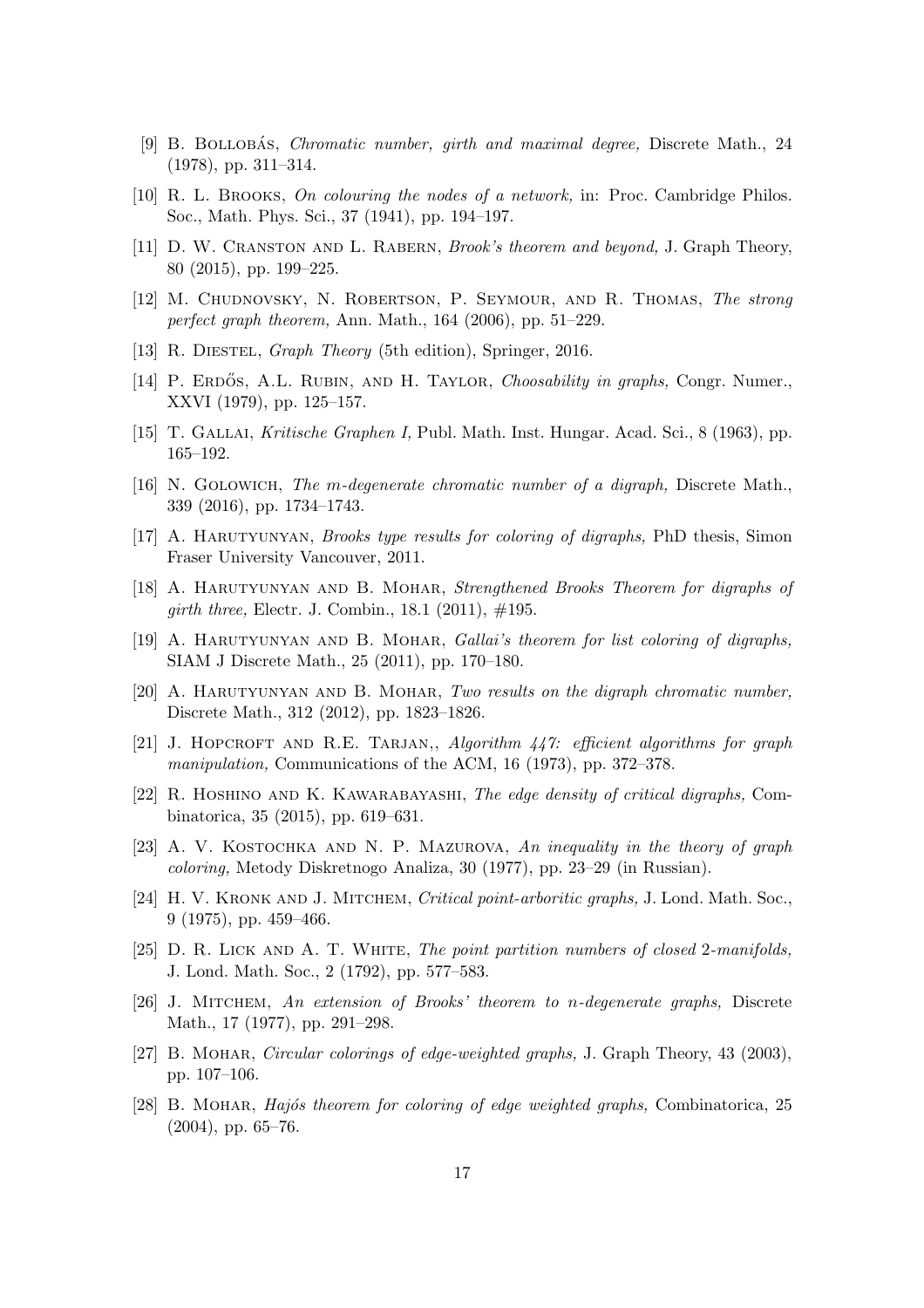- <span id="page-17-1"></span><span id="page-17-0"></span>[29] B. MOHAR, *Eigenvalues and colorings of digraphs*, Linear Algebra and its Applications, 432 (2010), pp. 2273–2277.
- [30] V. Neumann-Lara, The dichromatic number of a digraph, J. Combin. Theory Ser. B, 33 (1982), pp. 265–270.

## 5 Appendix: Constructing an f-partition

The problem of deciding whether the dichromatic number of a digraph is at most two is already NP-complete [\[7\]](#page-15-6). Since this problem is the same as deciding whether there is an f-partition for  $f \equiv (1, 1)$ , we cannot hope to find an efficient algorithm for deciding, for a given pair  $(D, f)$ , whether D admits an f-partition. The good news, however, is that it is possible to deduce a polynomial time algorithm from our proof that, given a pair  $(D, f)$ with  $f_1(v) + f_2(v) + \ldots + f_p(v) \ge \max\{d_D^+(v), d_D^-(v)\}\$  for all  $v \in V(D)$ , either verifies that  $(D, f)$  is a hard pair or returns an f-partition of D. The algorithm uses the following six subroutines.

<span id="page-17-2"></span>Algorithm 1 Greedy Coloring

**Input:**  $(D, f, v^*)$  such that D is connected,  $f_1(v) + f_2(v) + \ldots + f_p(v) \ge \max\{d_D^+(v), d_D^-(v)\}\$ for all  $v \in V(D)$  and  $f_1(v^*) + f_2(v^*) + \ldots + f_p(v^*) > \min\{d_D^+(v^*), d_D^-(v^*)\}.$ **Output:** An *f*-partition  $(D_1, D_2, \ldots, D_p)$  of *D* 1:  $n := |D|, v_n := v^*$ 2: for  $i = n - 1, n - 2, \ldots, 1$  do 3: let  $v_i$  be a vertex such that  $v_i$  has a neighbor from  $\{v_{i+1}, v_{i+2}, \ldots, v_n\}$ 4: end for 5:  $D_j := \emptyset$  for  $j \in [1, p]$ 6: for  $i = 1, 2, ..., n$  do 7:  $D_j := D_j \cup \{v_i\}$  where j is the minimum integer with 8:  $f_j(v_i) > \min\{d_{D_j+v_i}^+(v_i), d_{D_j+v_i}^-(v_i)\}.$ 9: 10: end for 11: **return**  $(D_1, D_2, \ldots, D_p)$ .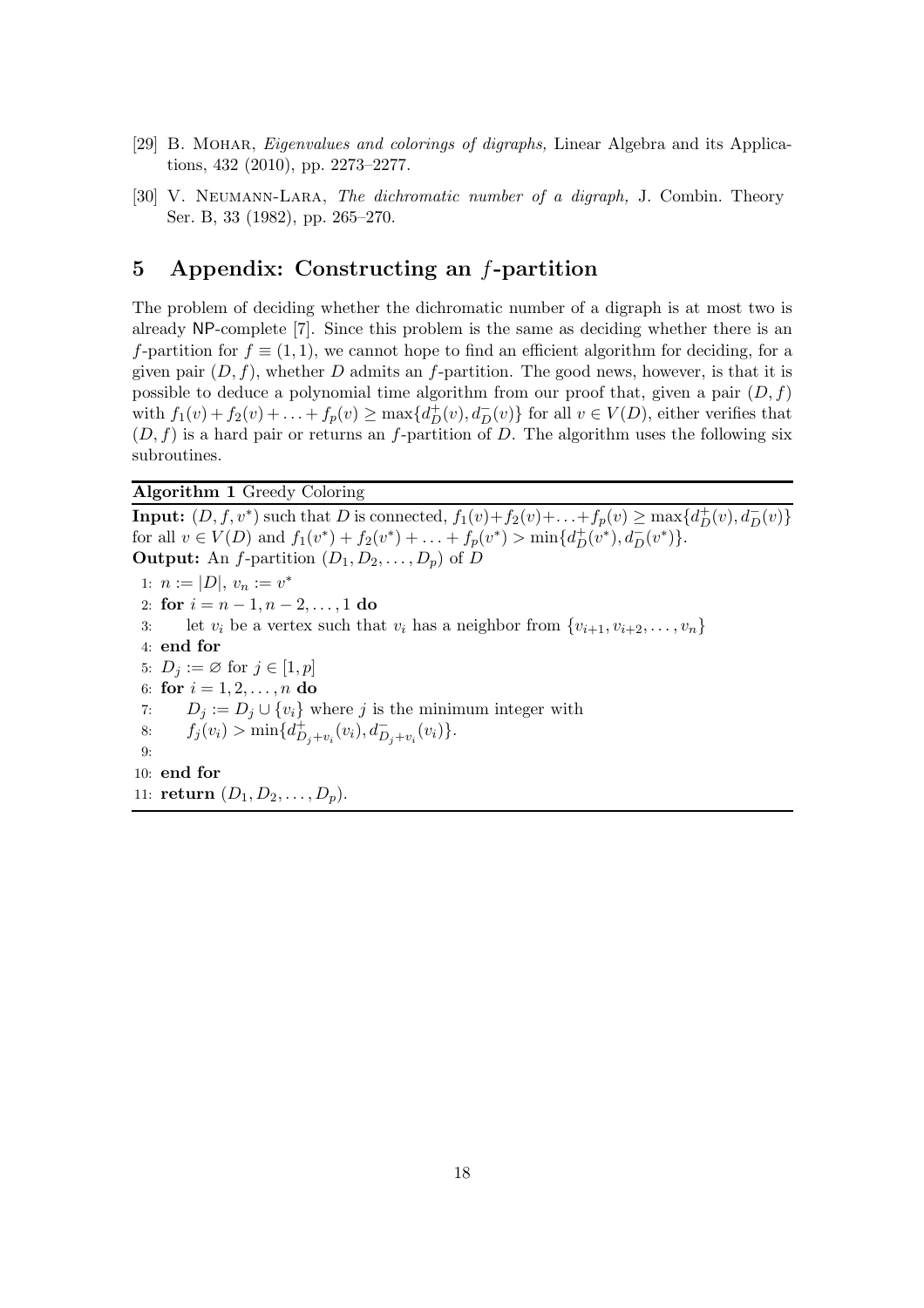#### <span id="page-18-0"></span>Algorithm 2 Greedy Coloring of  $\overline{D-v}$

**Input:**  $(D, f, v)$  where D is connected and  $f_1(v) + f_2(v) + \ldots + f_p(v) = \max\{d_D^+(v), d_D^-(v)\}\$ for all  $v \in V(D)$ **Output:** An *f*-partition  $(D_1, D_2, \ldots, D_p)$  of  $D - v$ 1: Let  $K_1, \ldots, K_q$  be the connected components of  $D - v$ . 2: for  $j = 1, 2, ..., q$  do 3: find a vertex  $v_{K_j}^*$  with  $f_1(v_{K_j}^*) + f_2(v_{K_j}^*) + \ldots + f_p(v_{K_j}^*)$  >  $\min\{d_K^+(v_{K_j}^*), d_K^-(v_{K_j}^*)\}$ 4: apply Algorithm [1](#page-17-2) to  $(K, f, v_{K_j}^*)$  to obtain an f-partition  $(D_{K_j,1}, D_{K_j,2}, \ldots, D_{K_j,p})$ of  $K_i$ . 5: end for 6: for  $i = 1, 2, ..., p$  do 7:  $D_i := \bigcup_{j \in [1,q]} D_{K_j,i}$ 8: end for 9: **return**  $(D_1, D_2, \ldots, D_p)$ .

The correctness of the first two algorithms follows from Claims [1](#page-7-1) and [2.](#page-7-0) In particular, in step [7](#page-17-2) of Algorithm [1,](#page-17-2) we always find such an index  $i$  since

$$
\sum_{k \in [1,p]} \min\{d_{D_k+v_i}^+(v_i), d_{D_k+v_i}^-(v_i)\} \le \min\{d_{D[\{v_1, v_2, \dots, v_i\}]}^+(v_i), d_{D[\{v_1, v_2, \dots, v_i\}]}^-(v_i)\}
$$
\n
$$
< \max\{d_D^+(v_i), d_D^-(v_i)\} \le f_1(v_i) + f_2(v_i) + \dots + f_p(v_i).
$$

Here the last in-equality follows from the fact that  $v_i$  has a neighbor in the set  $\{v_{i+1}, \ldots, v_n\}$ .

Algorithm [3](#page-19-0) describes the shifting procedure that we introduced after Claim [4.](#page-9-0) Given a vertex v and a neighbor w of v, we first check if we can add v to the f-partition in order to obtain the desired  $f$ -partition of  $D$ . If this is not the case, then it follows from Claim [2\(](#page-7-0)c) that we can "swap" v and w and obtain an f-partition of  $D - w$ . The idea of the Main Algorithm [7](#page-23-0) is to iteratively split end-blocks  $B$  together with the appropriate block-function  $f_B$  (as in Proposition [6\)](#page-5-3) from D and try to partition those separately. If we find an  $f_B$ -partition of some block B, we describe a procedure how to extend this partition to an f-partition of the whole digraph.

Algorithm [4](#page-19-1) deals with the case that the underlying graph  $C = G(B)$  of a block B is a cycle and  $(B, f_B)$  is not a hard pair. Then, it follows from the proof of Claim [8](#page-12-1) that by repeated application of the shifting procedure we will eventually obtain an  $f_B$ partition. As  $(B, f_B)$  is not a hard pair, there are two consecutive vertices v, w on C with  $f_B(v) \neq f_B(w)$ . By beginning the shifting with the vertex v, we ensure that the algorithm will terminate after at most length $(C) + 1$  iterations since then the condition in Algorithm [3](#page-19-0) line [2](#page-19-0) will be violated at the latest. This is due to the fact that if  $u, u'$ are the neighbors of v, respectively w on C distinct from  $\{v, w\}$  and  $(D_1, D_2, \ldots, D_p)$  is an  $f_B$ -partition of  $D - v$ , then u and u' need to belong to different parts of the partition (by Claim [4\(](#page-9-0)b) applied to  $(D_1, D_2, \ldots, D_p)$  and to the f-partition of  $D - w$  that results from  $(D_1, D_2, \ldots, D_p)$  by swapping v and w). Thus, after length $(C) + 1$  iterations, v is again uncolored but the neighbors of  $v$  will belong to other partition parts than previous. Hence, Algorithm [4](#page-19-1) runs in polynomial time.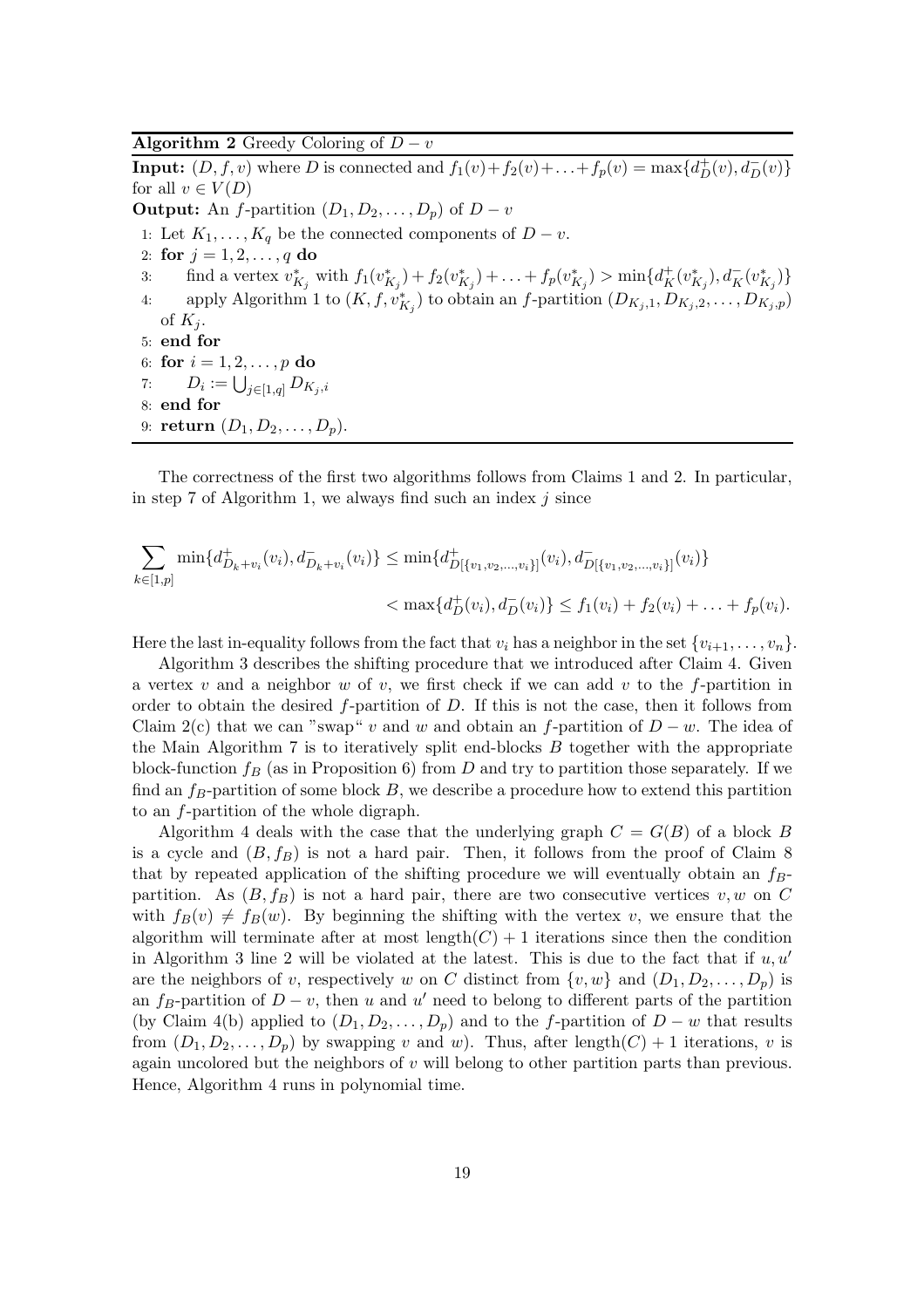#### <span id="page-19-0"></span>Algorithm 3 Shifting Procedure

**Input:**  $(D, f, v, w, (D_1, D_2, \ldots, D_p))$  where

- $\bullet$  *D* is a Eulerian block
- v is a vertex of  $D$
- $w$  is a neighbor of  $v$  in  $D$
- $f_1(u) + f_2(u) + \ldots + f_p(u) = d_D^+(u) = d_D^-(u)$  for all  $u \in V(D)$
- $(D_1, D_2, \ldots, D_p)$  f-partition of  $D v$

**Output:** Either an *f*-partition of D, or an *f*-partition of  $D - w$ .

1: for  $i = 1, 2, ..., p$  do 2: if  $\min\{d_{D_i+v}^+(v), d_{D_i+v}^-(v)\} < f_i(v)$  then 3:  $D_i := D_i + v$ 4: **return** the f-partition  $(D_1, D_2, \ldots, D_p)$  of D 5: end if 6: end for 7: let *i* be the index with  $w \in V(D_i)$ 8:  $D_i := D_i + v - w$ 9: **return** the *f*-partition  $(D_1, D_2, \ldots, D_p)$  of  $D - w$ .

#### <span id="page-19-1"></span>Algorithm  $4$  f-partition of a cycle

|     | 1: <b>procedure</b> CYCLEPARTITION $(D, f)$                                                        |
|-----|----------------------------------------------------------------------------------------------------|
| 2:  | let v, w be two adjacent vertices of D with $f(v) \neq f(w)$                                       |
| 3:  | apply Algorithm 2 to $(D, f, v)$                                                                   |
| 4:  | while true do                                                                                      |
| 5:  | apply Algorithm 3 to $(D, f, v, w, (D_1, D_2, \ldots, D_p))$                                       |
| 6:  | <b>if</b> Algorithm 3 returns an <i>f</i> -partition $(D'_1, D'_2, \ldots, D'_n)$ of <i>D</i> then |
| 7:  | <b>return</b> the f-partition $(D'_1, D'_2, \ldots, D'_n)$ of D                                    |
| 8:  | else                                                                                               |
| 9:  | Algorithm 3 returns an f-partition $(D'_1, D'_2, \ldots, D'_p)$ of $D - w$                         |
| 10: | $u :=$ neighbor of w in D distinct from $v, v := w, w := u$ ,                                      |
|     | $(D_1, D_2, \ldots, D_p) := (D'_1, D'_2, \ldots, D'_p)$                                            |
| 11: | end if                                                                                             |
| 12: | end while                                                                                          |
|     | 13: end procedure                                                                                  |

Algorithm [5](#page-20-0) describes a procedure that settles the case that the underlying graph of a block  $B$  is a complete graph. Here, we first need to check if  $B$  is bidirected; otherwise, we describe a method how to obtain an  $f_B$ -partition of the non-bidirected block (lines 1) till [24\)](#page-20-0). That the procedure works follows from the proof's part after Claim [8.](#page-12-1) If  $B$  is bidirected, we argue as in the same proof section to get an f-partition.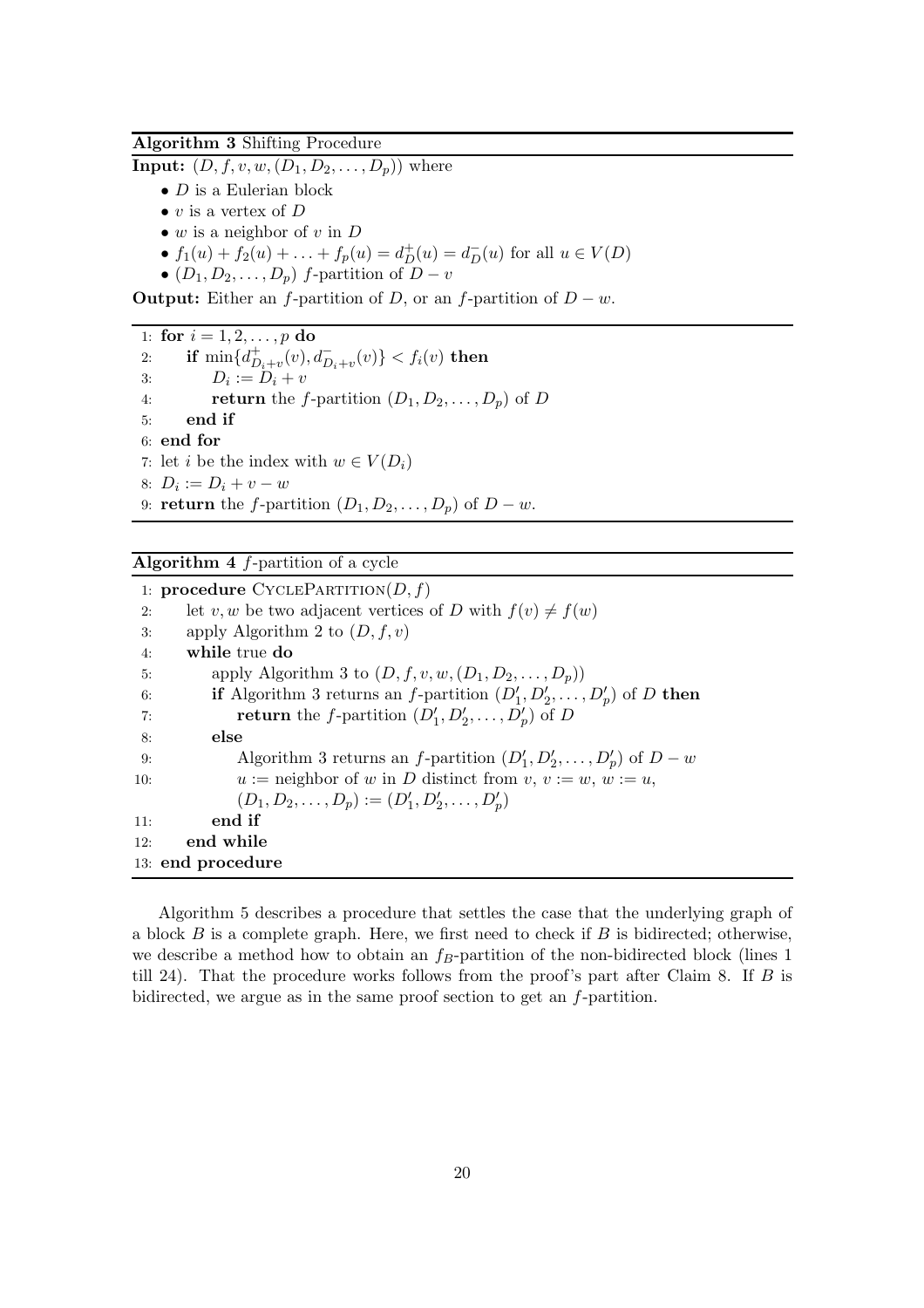<span id="page-20-0"></span>

| <b>Algorithm 5</b> $f$ -partition of a complete digraph |  |  |  |  |  |  |  |
|---------------------------------------------------------|--|--|--|--|--|--|--|
|---------------------------------------------------------|--|--|--|--|--|--|--|

1: procedure COMPLETEDIGRAPHPARTITION $(D, f)$ 2: if there is an arc  $vu \in A(D)$  with  $uv \notin A(D)$  then 3: apply Algorithm [2](#page-18-0) to  $(D, f, v)$  to obtain f-partition  $(D_1, D_2, \ldots, D_p)$  of  $D - v$ . 4: **if**  $\min\{d_{D_j+v}^+(v), d_{D_j+v}^-(v)\} < f_j(v_i)$  for some  $j \in [1, p]$  **then** 5:  $D_i := D_i + v_i$ 6: **return** *f*-partition  $(D_1, D_2, \ldots, D_p)$ . 7: **else if** all but one  $D_i$  are empty **then** 8: find vertex  $w \in V(D)$  with  $f_i(w) > 0$  for some  $i \neq i$  (if possible,  $w = v$ ). 9:  $D_i := (D_i + v) - w, D_j := D_j + w$ 10: **return**  $(D_1, D_2, \ldots, D_p)$  *f*-partition of *D* 11: else 12: let i be the index with  $u \in V(D_i)$ . Find w with  $w \in V(D_i)$  and  $i \neq j$ .  $13:$ \* := v,  $C = G(D)[\{u, v, w\}]$ 14: while true do 15: apply Algorithm [3](#page-19-0) to  $(D, f, C, v^*, (D_1, D_2, ..., D_p))$ 16: **if** Algorithm [3](#page-19-0) returns *f*-partition  $(D'_1, D'_2, \ldots, D'_p)$  of *D* then 17:  $(D_1, D_2, \ldots, D_p) := (D'_1, D'_2, \ldots, D'_p)$ 18: return  $(D_1, D_2, \ldots, D_n)$  is f-partition of D 19: else 20: Algorithm [3](#page-19-0) returns f-partition  $(D'_1, D'_2, \ldots, D'_p)$  of  $D - w^*$ where  $w^*$  is the right neighbor of  $v^*$  on  $C$ 21:  $v$ \* :=  $w^*$ ,  $(D_1, D_2, \ldots, D_p) := (D'_1, D'_2, \ldots, D'_p)$ 22: end if 23: end while 24: end if 25: else D is a bidirected complete graph. Let  $v \in V(D)$  be arbitrary and apply Algorithm [2](#page-18-0) to obtain an f-partition  $(D_1, D_2, \ldots, D_p)$  of  $D - v$ . 26: let  $n_i = |D_i|$  for  $i = 1, ..., p$ . 27: **if**  $f_i(v) > n_i$  for some  $i \in [1, p]$  **then** 28:  $D_i := D_i + v$ 29: **return**  $(D_1, D_2, \ldots, D_p)$  is an *f*-partition of *D* 30: **else if** there is a vertex w with  $w \in V(D_i)$   $(i \in [1, p])$  and  $f_i(w) \geq n_i + 2$  **then** 31:  $D_i := D_i + v$ 32: **return**  $(D_1, D_2, \ldots, D_p)$  is an *f*-partition of *D* 33: else 34: find a vertex w and indices  $i \neq j$  with  $w \in V(D_i)$  and  $f_i(w) > n_j$ 35:  $D_i := (D_i + v) - w, D_j := D_j + w$ 36: return  $(D_1, D_2, \ldots, D_p)$  is an *f*-partition of *D* 37: end if 38: end if 39: end procedure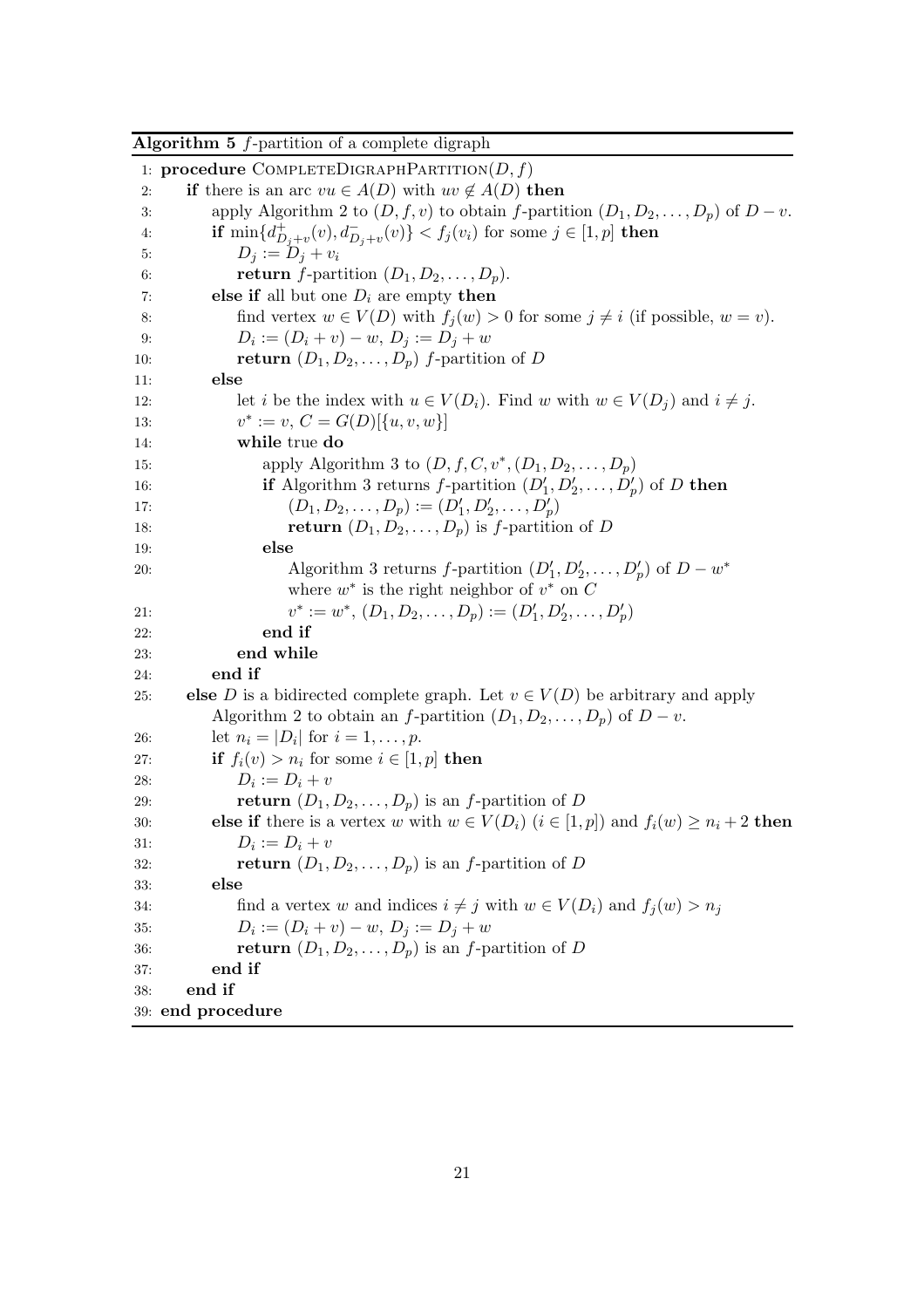Algorithm [6](#page-22-0) uses the two previously described procedures in order to find an  $f_B$ partition of any block B where  $(B, f_B)$  is not a hard pair. We first check if  $(B, f_B)$  is a hard pair (which can be done efficiently). If this is not the case, we determine if the underlying graph is a cycle or a complete graph and apply the respective procedures to get an  $f_B$ -partition. If the block's underlying graph is neither a complete graph nor a cycle, we argue as in Claim [7.](#page-11-1) Note that Cranston and Rabern describe in [\[11\]](#page-16-17) a constructive proof of Gallai's Lemma [5.](#page-5-2) In particular, they provide an efficient method how to find an even cycle that has at most one chord if the block is neither a complete graph nor an odd cycle. Moreover, in the worst case we need to shift a lot here but we still stay polynomial in the size of the block.

Algorithm [7,](#page-23-0) which is the main algorithm, first tries to color the vertices greedily by using Algorithm [1.](#page-17-2) If this is not possible, it immediately follows that  $f_1(v) + f_2(v) + f_3(v)$  $\dots + f_p(v) = d_D^+(v) = d_D^-(v)$  for all  $v \in V(D)$  and, hence, D is Eulerian. Note that this implies that every block is Eulerian, too (see Claim [3\)](#page-8-2). We then compute a block-decomposition of D (which can be done efficiently, see [\[21\]](#page-16-18)). Afterwards, we take an end-block  $B_1$  of D as well as the unique separating vertex  $v_1$  of D contained in  $B_1$  and color the vertices of  $D - v_1$  greedily using Algorithm [2.](#page-18-0) If we cannot add  $v_1$  to any of the partition parts, then it follows from Claim [3](#page-8-2) that we can split  $f(v_1)$  into  $f_{B_1}(v_1)$  and an updated  $f(v_1) := f(v_1) - f_{B_1}(v_1)$  as in lines [14-22,](#page-23-0) so that both  $(B_1, f_{B_1})$  as well as the remaining part  $D \setminus (V(B_1) \setminus \{v_1\})$  together with the new function f fulfill the degreecondition. Then we try to find an  $f_{B_1}$ -partition of  $B_1$ , if this is not possible we record that  $(B_1, f_{B_1})$  is a hard pair. Afterwards, we continue splitting end-blocks from D until we can either confirm that every block together with its corresponding function is a hard pair or we find an  $f_{B_i}$ -partition of some block  $B_i$ . Then, it follows from the proof of Claim [3](#page-8-2) that we can extend this partition to an  $f$ -partition of the current  $D$ . Now we can greedily color the vertices of  $B_{i-1} \setminus \{v_{i-1}\}\$  and combine this partition with the partition of the previous D in order to get an f-partition of  $D + B_{i-1}$ . By repeating this procedure until  $B_1$  gets added to  $D$ , we eventually obtain the desired  $f$ -partition.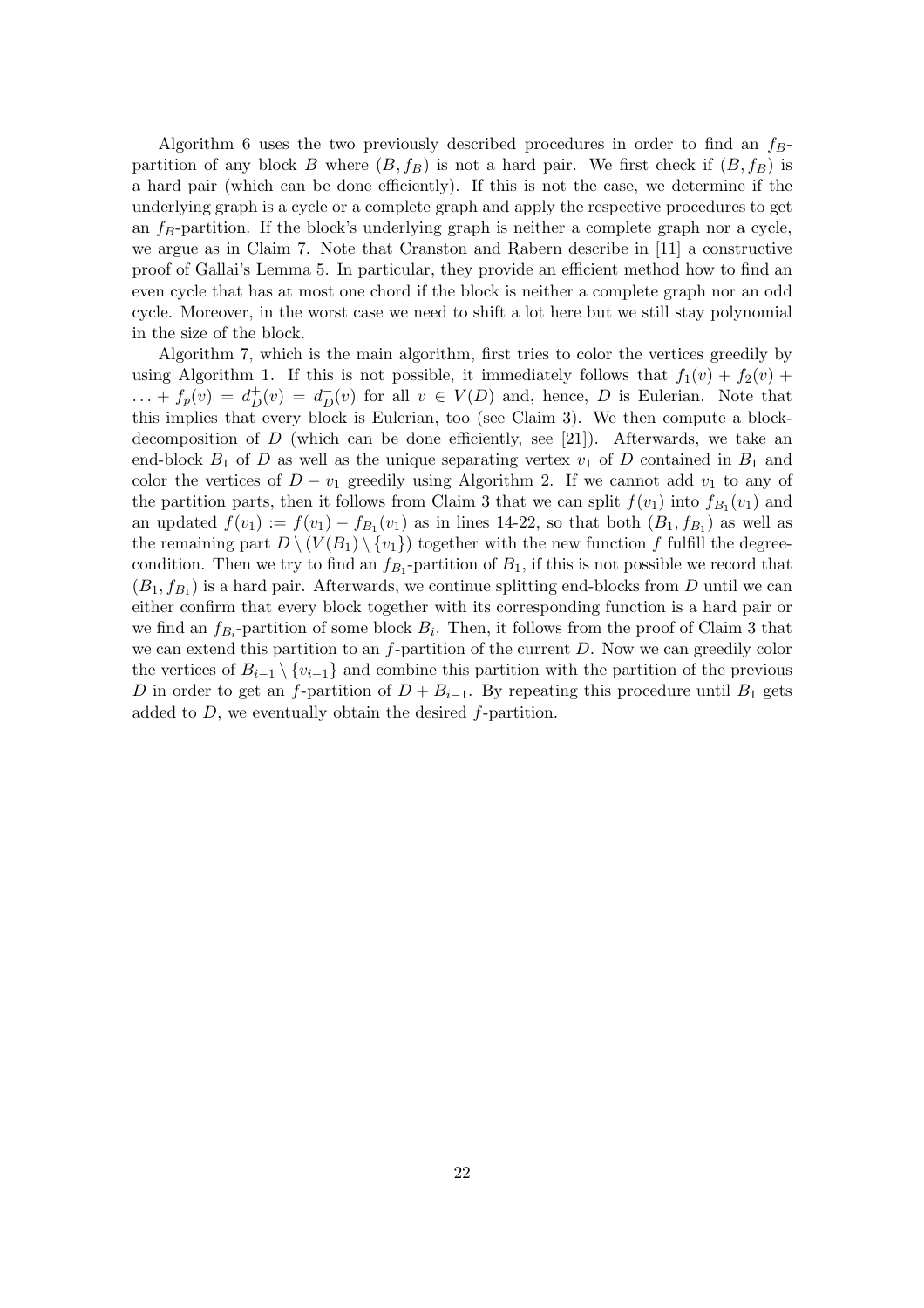#### <span id="page-22-0"></span>Algorithm 6 Finding an f-partition of a block

**Input:**  $(D, f)$  where

•  $D$  is a Eulerian block, and

•  $f_1(v) + f_2(v) + \ldots + f_p(v) = d_D^+(v) = d_D^-(v)$  for all  $v \in V(D)$ 

**Output:** Either that  $(D, f)$  is a hard pair, or an f-partition  $(D_1, D_2, \ldots, D_p)$  of D

1: **if**  $(D, f)$  is a hard pair **then** 2: **return**  $(D, f)$  is a hard pair 3: else if  $G(D)$  is a cycle then 4:  $(D_1, D_2, \ldots, D_n) = \text{CYCLEPARTITION}(D, f)$ 5: return  $(D_1, D_2, \ldots, D_p)$  is an f-partition of D 6: else if  $G(D)$  is a complete graph then 7:  $(D_1, D_2, \ldots, D_n) = \text{COMPLETEDIGRAPHPARTITION}(D, f)$ 8: return  $(D_1, D_2, \ldots, D_n)$  is an f-partition of D 9: else 10: find an even cycle C of  $D(G)$  and vertex  $v \in V(C)$  that is not contained in a chord 11: apply Algorithm [2](#page-18-0) to obtain an f-partition  $(D_1, D_2, \ldots, D_p)$  of  $D - v$ 12: **if**  $\min\{d_{D_j+v}^+(v), d_{D_j+v}^-(v)\} < f_j(v_i)$  for some  $j \in [1, p]$  then 13:  $D_i := D_i + v_i$ 14: **return** f-partition  $(D_1, D_2, \ldots, D_p)$ . 15: end if 16: if all but one  $D_i$  are empty then 17: find a vertex w with  $f_i(w) > 0$  for some  $j \neq i$ 18:  $D_i := D_i - w, D_j := (\{w\}, \varnothing).$ 19: end if 20: let  $u, w$  be the neighbors of  $v$  on  $C$ 21: **if**  $u, w$  are contained in the same  $D_i$  then 22: find vertex z with  $z \in V(D_i)$  and  $j \neq i$ 23: find cycle  $C'$  in  $G(D)$  containing z and the edge vw and choose a cyclic ordering of the vertices of  $C'$ 24: end if 25:  $^* := v$ 26: while  $u, w$  are contained in the same  $D_i$  or  $v \neq v^*$  do 27: apply Algorithm [3](#page-19-0) to  $(D, f, v^*, C', (D_1, \ldots, D_p))$ 28: if Algorithm [3](#page-19-0) returns f-partition  $(D_1, D_2, \ldots, D_p)$  of D then 29: **return**  $(D_1, D_2, \ldots, D_p)$  is an *f*-partition of *D* 30: **else**  $v^* := \text{right neighbor of } v^* \text{ on } C'$ 31: end if 32: end while 33: choose a cyclic ordering of the vertices of C 34: while true do 35: apply Algorithm [3](#page-19-0) to  $(D, f, v^*, C, (D_1, \ldots, D_p))$ 36: if Algorithm [3](#page-19-0) returns f-partition  $(D_1, D_2, \ldots, D_n)$  of D then 37: **return**  $(D_1, D_2, \ldots, D_p)$  is an *f*-partition of *D* 38: **else**  $v^* := \text{right neighbor of } v^* \text{ on } C$ 39: end if 40: end while 41: end if